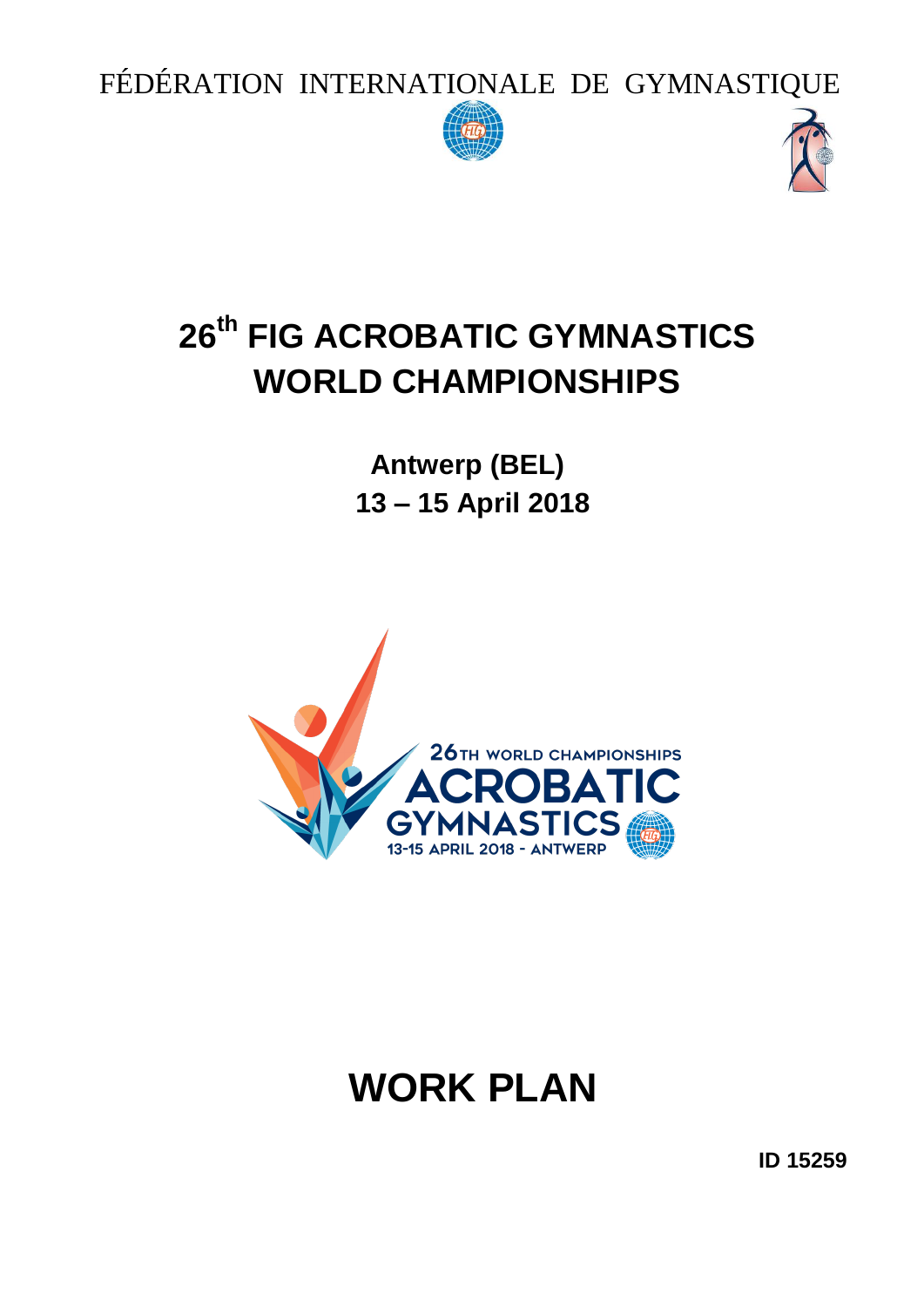

## **Table of Content**

| Foreword           | 3                                                  |                |
|--------------------|----------------------------------------------------|----------------|
| 1                  | Fédération Internationale de Gymnastique           | $\overline{4}$ |
| 2                  | <b>Local Organising Committee</b>                  | 5              |
| 3                  | <b>Provisional Programme</b>                       | 6              |
| 4                  | Participation Right and Accreditation              | $\overline{7}$ |
| 5                  | Insurance                                          | 10             |
| 6                  | <b>Change of Start List</b>                        | 10             |
| $\overline{7}$     | Venue                                              | 11             |
| 8                  | <b>Transport and Visa</b>                          | 11             |
| 9                  | Accommodation                                      | 11             |
| 10                 | <b>Meals</b>                                       | 12             |
| 11                 | Training                                           | 13             |
| 12                 | Competition                                        | 13             |
| 13                 | Kiss & Cry                                         | 14             |
| 14                 | <b>FIG Certified Apparatus</b>                     | 14             |
| 15                 | Judges' Panels, Superior Jury and Jury of Appeal   | 14             |
| 16                 | Scoring                                            | 15             |
| 17                 | Inquiry                                            | 16             |
| 18                 | Ceremonies                                         | 16             |
| 19                 | <b>Medical Services</b>                            | 17             |
| 20                 | Anti-Doping Control and Therapeutic Use Exemptions | 17             |
| 21                 | Meetings and Instructions                          | 17             |
| 22                 | Media and TV                                       | 18             |
| 23                 | <b>Tourist Information</b>                         | 20             |
| 24                 | <b>Summary of Remaining Deadlines</b>              | 21             |
| List of Appendices |                                                    |                |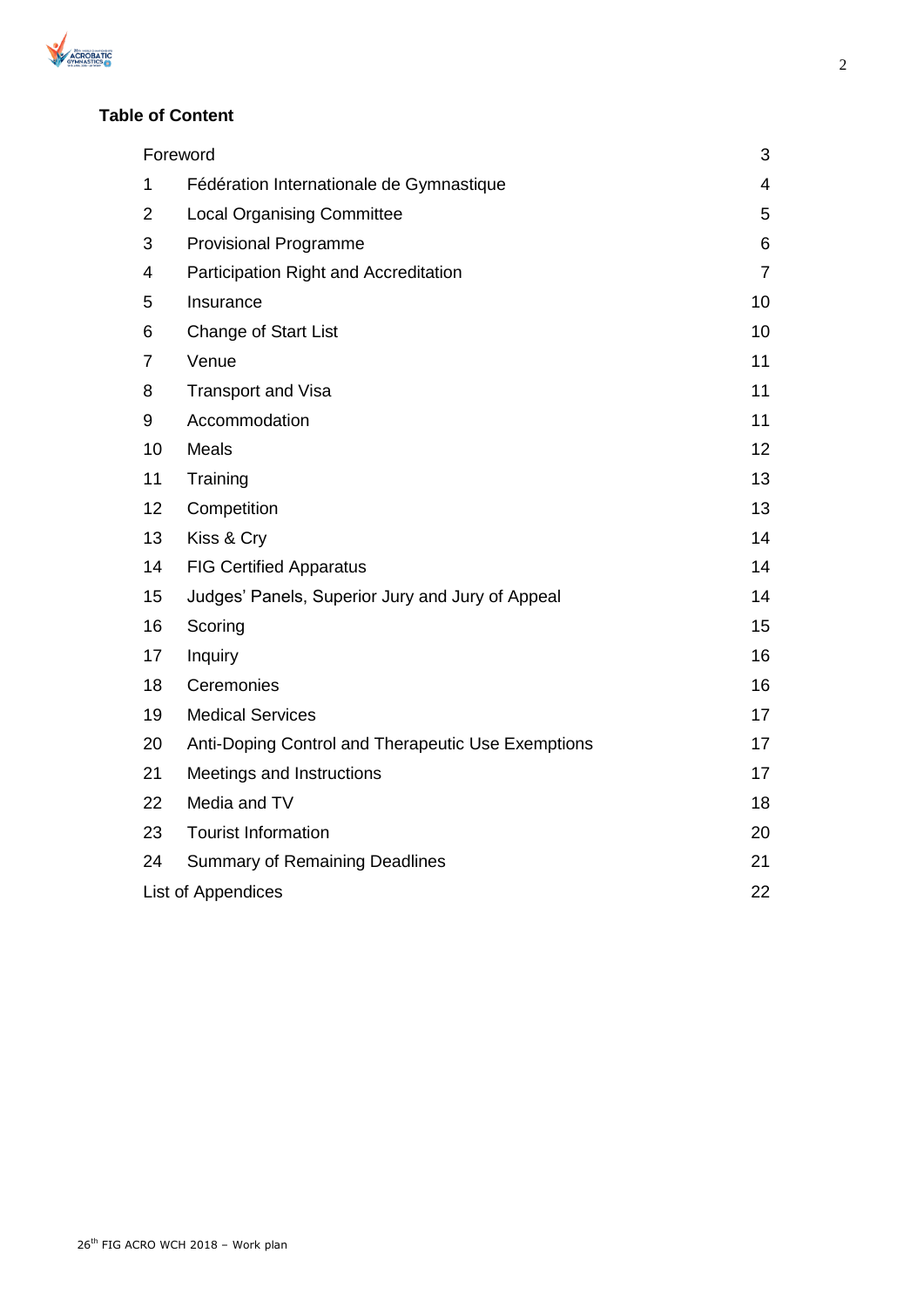

## **FOREWORD**

This workplan for the **26 th FIG Acrobatic Gymnastics World Championships** to be held from 13 to 15 April 2018 in Antwerp (BEL) has been developed between FIG Headquarters, the FIG ACRO-TC and the Local Organising Committee (LOC) in accordance with the following FIG regulations and rules (as valid in 2018):

- Statutes
- Technical Regulations
- Judges' Rules (General and Acrobatic Gymnastics Specific)
- Acrobatic Gymnastics Code of Points
- Acrobatic Gymnastics Tables of Difficulty
- Acrobatic Gymnastics Newsletters
- Apparatus Norms
- Advertising and Publicity Rules
- Rules for Accreditation
- Medical Organization of the Official FIG Competitions
- Doping Control Rules
- Regulations for Award Ceremonies
- Media Rules
- License Rules
- Code of Ethics
- a*nd subsequent decisions of the FIG Executive Committee and ACRO Technical Committee.*

All participating Federations commit to respect the FIG Statutes and all FIG rules and regulations, especially with regards to the age and nationality of the gymnasts as well as the respective regulations concerning "Insurance'' (Art. 12.10 of the Technical Regulations).

Federations which have not fulfilled their financial obligations towards the FIG (e.g. annual membership fees, unpaid invoices, non-refundable entry fee, etc) and the LOC will not be allowed to participate in these World Championships.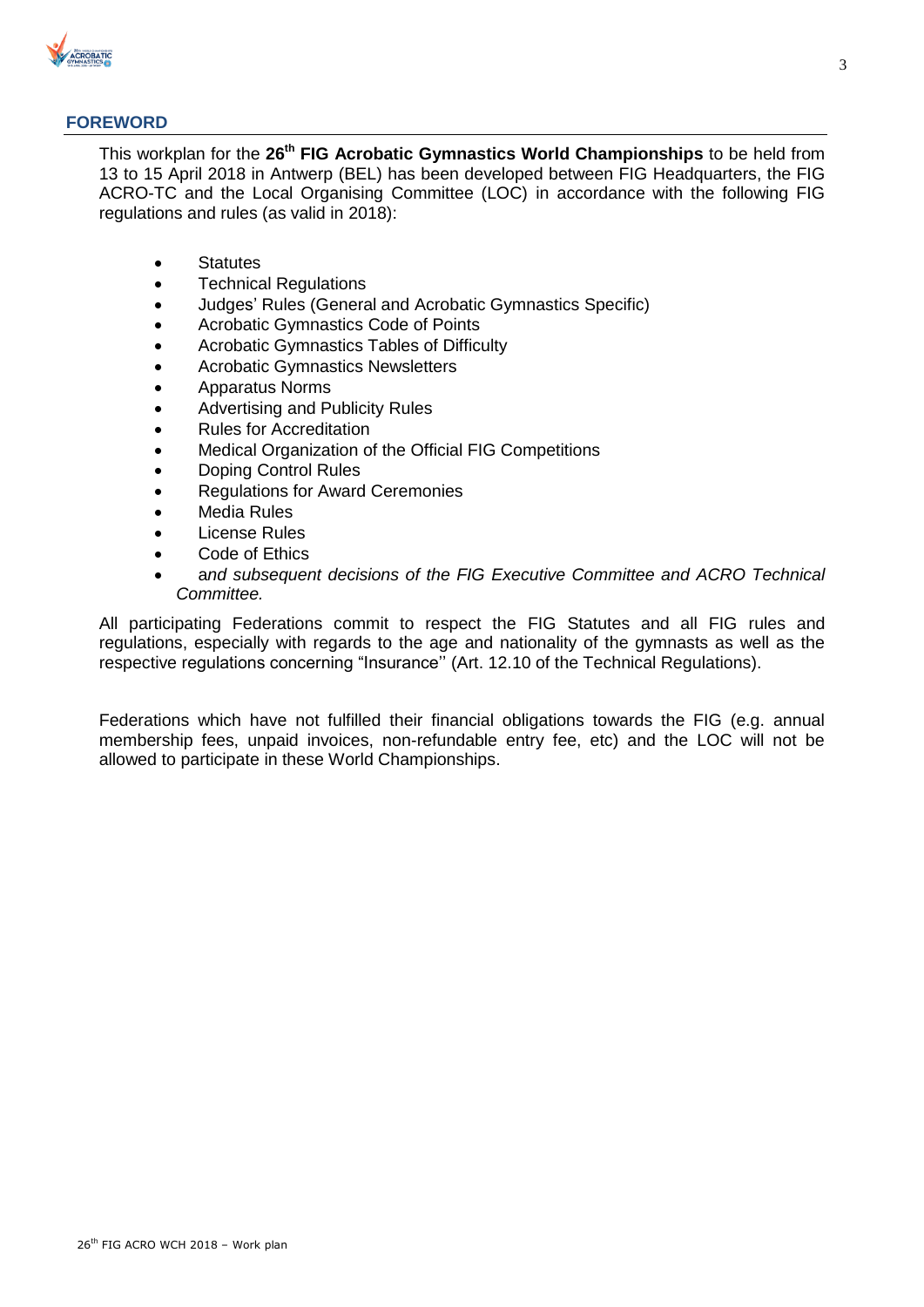

## **1. FÉDÉRATION INTERNATIONALE DE GYMNASTIQUE (FIG)**

Contact persons: Rui Vinagre / Terhi Toivanen Avenue de la Gare 12A CH-1003 Lausanne **SWITZERLAND** Telephone: +41 21 321 55 10 / Direct: +41 21 321 55 32 Fax: +41 21 321 55 29 E-mail: [rvinagre@fig-gymnastics.org](mailto:rvinagre@fig-gymnastics.org) / [ttoivanen@fig-gymnastics.org](mailto:ttoivanen@fig-gymnastics.org) Website: [www.fig-gymnastics.com](http://www.fig-gymnastics.com/)

## **FIG OFFICIALS**

| President                                                       | Morinari Watanabe    |
|-----------------------------------------------------------------|----------------------|
| <b>Secretary General</b>                                        | André Gueisbuhler    |
| <b>Deputy Secretary General</b>                                 | Nicolas Buompane     |
| <b>Technical Coordinator</b>                                    | <b>Steve Butcher</b> |
| Jury of Appeal President                                        | Ali Al-Hitmi         |
| Jury of Appeal Member                                           | Jani Tanskanen       |
| President of the Medical, Anti-Doping and Scientific Commission | Michel Leglise       |

## **FIG ACROBATIC GYMNASTICS TECHNICAL COMMITTEE (ACRO-TC)**

|  |  | and SUPERIOR JURY |
|--|--|-------------------|
|  |  |                   |

| President                      | Rosy Taeymans       |
|--------------------------------|---------------------|
| 1 <sup>st</sup> Vice-president | Nikolina Hristova   |
| 2 <sup>nd</sup> Vice-president | Irina Nikitina      |
| Member                         | Wieslawa Milewska   |
| Member                         | <b>Yuriy Goliak</b> |
| Member                         | Frank Boehm         |
| Member                         | Karl Wharton        |

## **FIG ATHLETE'S REPRESENTATIVE**

| $- - -$<br>M.<br>Δ(<br>. .<br>$\overline{\phantom{a}}$ |  |
|--------------------------------------------------------|--|

## **FIG STAFF**

| <b>ACRO Sports Events Manager</b>     | Rui Vinagre            |
|---------------------------------------|------------------------|
| <b>Sports Events Manager</b>          | Terhi Toivanen         |
| Marketing and Communications Director | <b>Olivier Strebel</b> |
| <b>Communications Manager</b>         | Meike Behrensen        |

## **Swisstiming – IRCOS**

| Colli<br>.<br>eader<br>Wh.<br><b>WISSIL</b><br>- 11<br>cau |
|------------------------------------------------------------|
|------------------------------------------------------------|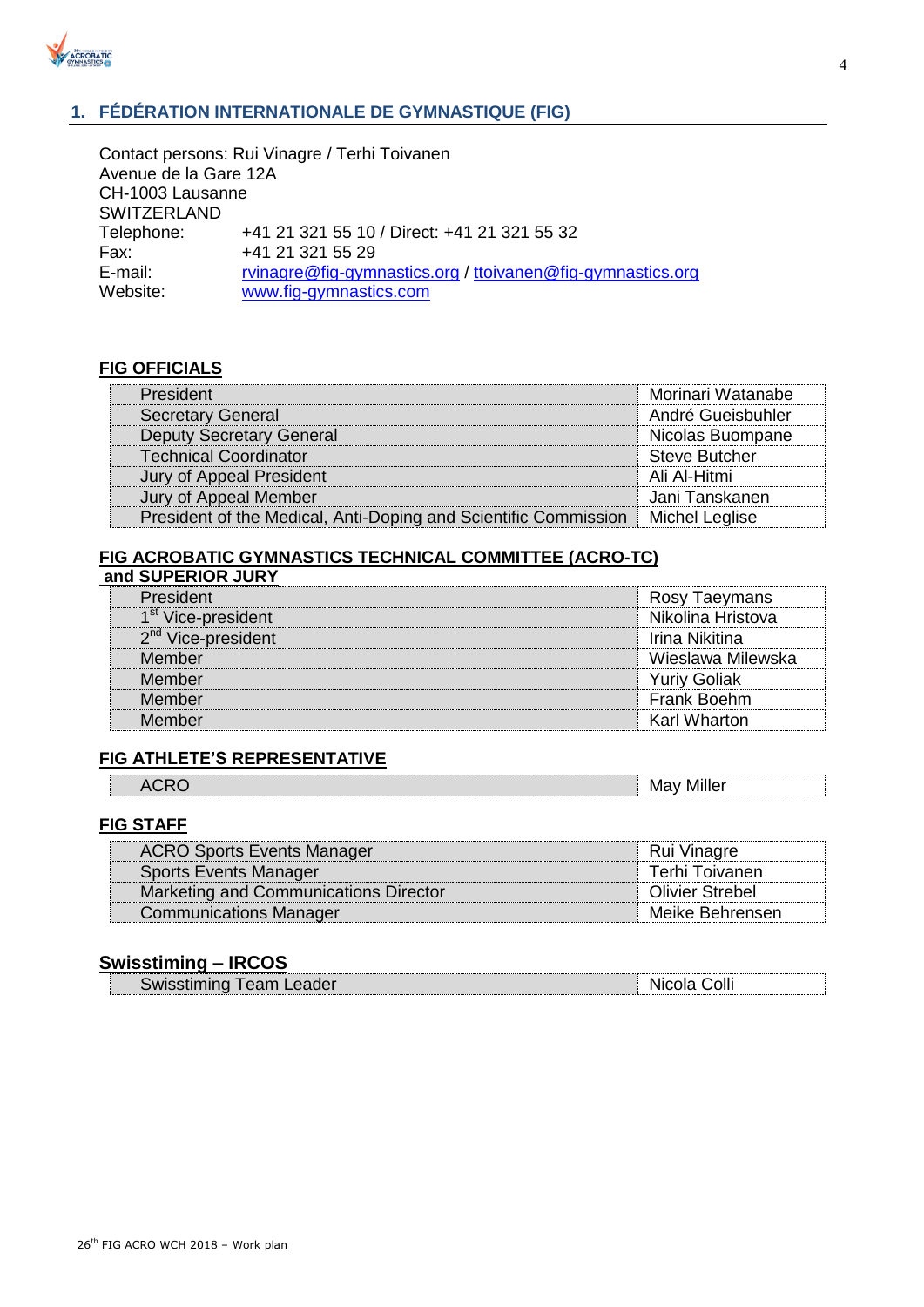

## **2. LOCAL ORGANISING COMMITTEE (LOC)**

| <b>National Federation:</b>               | <b>Local Organising Committee:</b>               |  |
|-------------------------------------------|--------------------------------------------------|--|
| Royal Belgian Gymnastics Federation       | Organising Committee of the 26 <sup>th</sup> FIG |  |
|                                           | <b>Acrobatic Gymnastics World Championships</b>  |  |
|                                           | Gymnastiekfederatie Vlaanderen                   |  |
| Roodebeeklaan 44                          | Zuiderlaan 13                                    |  |
| 1030 Brussels, Belgium                    | 9000 Ghent, Belgium                              |  |
| + 32 9 243 12 00<br>Tel:                  | + 32 9 243 12 00<br>Tel : l                      |  |
| Email:<br>info@acrobatics2018.com         | Email:<br>info@acrobatics2018.com                |  |
| Website: http://www.acrobatics2018.com/en | Website: http://www.acrobatics2018.com/en        |  |
| <b>Contact Person: Ilse Arys</b>          | <b>Contact Person: Ilse Arys</b>                 |  |

## **ORGANISING COMMITTEE OFFICIALS**

| <b>President LOC</b>              | Gilbert Vercammen       |
|-----------------------------------|-------------------------|
| <b>General Manager</b>            | Lode Grossen            |
| <b>Event Manager</b>              | <b>Ilse Arys</b>        |
| <b>Financial Manager</b>          | Sonja Deneyer           |
| <b>Competition Manager</b>        | Leen Foré               |
| <b>Judging Liaison</b>            | Diem Lebrun             |
| <b>Medical Manager</b>            | Dominique Verlent       |
| <b>Administration Manager</b>     | Tom Van Hecke           |
| <b>Accommodation Manager</b>      | <b>Els Coppieters</b>   |
| <b>Transport Manager</b>          | Eva Vandemeulebroecke   |
| <b>Catering Manager</b>           | Laetitia Breughe        |
| Infrastructure & Security Manager | Jean Herrel             |
| Human Resources Manager           | <b>Ruth Franceus</b>    |
| Marketing & Communication Manager | <b>Delphine Gosseye</b> |
| Press & Media Officer             | <b>Delphine Gosseye</b> |

## **Information Desk**

The Information Desk will be located at the Antwerps Sportplaeis (AS) and will be in operation during all training, warm-up, and competition times.

Delegations' Mail Boxes will be set up at the Information Desk. All information regarding competition, warm-up and training, notification of meetings, transport, official functions, as well as FIG and LOC correspondences will be distributed via the delegations' mail boxes.

A special "Mail Box Card" will be issued to each Head of Delegation or his/her substitute. This card must be shown by the Head of Delegation or his/her substitute when collecting all information and results from their Delegation Mail Box. The delegation member designated to collect the information from the Delegation Mail Box will be required to sign for information collected.

Information will also be set up at the official hotels' lobbies. All inquiries should be directed to the Information Centre.

**All STARTING ORDERS, intermediate RESULTS and FINAL RESULTS' BOOK will be sent**  *ONLY* **via email to the National Federations' official email and Head of Delegations' (or his/her representative) email.**

## **Official Language / Translations**

The Official Language will be English. Interpretation from and into any other language must be organized by the Delegations.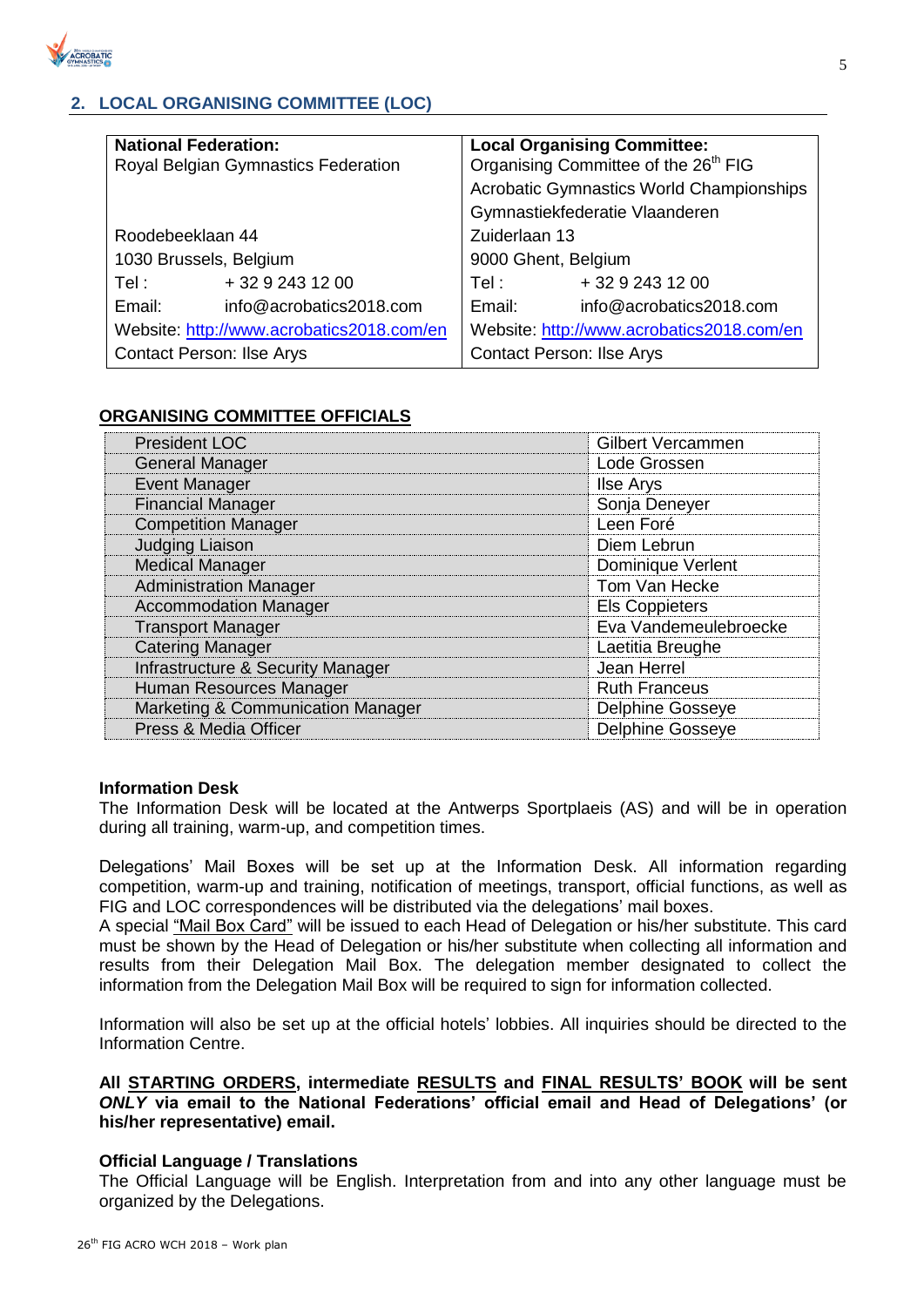

## **3. PROVISIONAL PROGRAMME** *(subject to changes)*

| Tuesday - 10 April          |                                                    |                                                           |
|-----------------------------|----------------------------------------------------|-----------------------------------------------------------|
| All day                     | Arrival of delegations and Accreditation           | Accreditation & infodesk in<br>Antwerps Sportspaleis (AS) |
| <b>Wednesday - 11 April</b> |                                                    |                                                           |
| $08:10 - 17:40$             | Training and Podium Training as per Schedule       | AS and Lotto Arena (LA)<br>Information desk (AS)          |
| 08:00                       | Deadline to submit Tariff Sheets (if not uploaded) |                                                           |
| $09:00 - 10:00$             | <b>Orientation Meeting</b>                         | Lotto Suite 1 (LA)                                        |
| $10:00 - 12:00$             | Judges Meeting (followed by Longines Instruction)  | Judges' Meeting Room (LA)                                 |
| $13:00 - 19:00$             | <b>Tariff Sheet evaluation</b>                     | Tariff Sheets' Room (LA)                                  |
| $17:45 - 19:00$             | Athletes' Meeting                                  | Lotto Suite1 (LA)                                         |
| Thursday - 12 April         |                                                    |                                                           |
| $08:10 - 17:32$             | Training and Podium Training as per Schedule       | AS and LA                                                 |
| $09:00 - 19:00$             | <b>Tariff Sheet evaluation continues</b>           | Tariff Sheets' Room (LA)                                  |
|                             | Athlete Measurements (after podium training)       | Measurements' room (LA)                                   |
| $14:00 - 16:00$             | <b>FIG President Round Table</b>                   | Suite Room 1 (LA)                                         |
| $16:00 - 17:30$             | <b>Medical Round Table</b>                         | Suite Room 1 (LA)                                         |
| $19:30 - 21:00$             | <b>Welcome Reception</b>                           | Felix Pakhuis (city center)                               |
| Friday - 13 April           |                                                    |                                                           |
| 10:30                       | <b>Judges Meeting</b>                              | Judges' Meeting Room                                      |
| $11:15 - 11:25$             | <b>Opening Ceremony</b>                            | Lotto Arena                                               |
|                             |                                                    |                                                           |
|                             | <b>Competition - Qualifications</b>                |                                                           |
| $11:30 - 13:39$             | MP Balance / WG Dynamic                            | Lotto Arena                                               |
| $14:30 - 17:05$             | WP & MG Balance / MxP Dynamic                      | Lotto Arena                                               |
| $17:20 - 19:26$             | WG Balance / MP Dynamic                            | Lotto Arena                                               |
| Saturday - 14 April         |                                                    |                                                           |
| 09:15                       | <b>Judges Meeting</b>                              | Judges Meeting Room (LA)                                  |
|                             | <b>Competition - Qualifications</b>                |                                                           |
| $10:00 - 12:09$             | MP Combined / WG Combined                          | Lotto Arena                                               |
| $13:00 - 15:31$             | MxP Balance / WP & MG Dynamic                      | Lotto Arena                                               |
|                             |                                                    |                                                           |
|                             | <b>Competition - Final</b>                         |                                                           |
| $16:00 - 16:36$             | <b>MP Combined</b>                                 | Lotto Arena                                               |
| $16:41 - 17:17$             | <b>WG Combined</b>                                 | Lotto Arena                                               |
| $17:20 - 17:35$             | Award Ceremonies MP & WG                           | Lotto Arena                                               |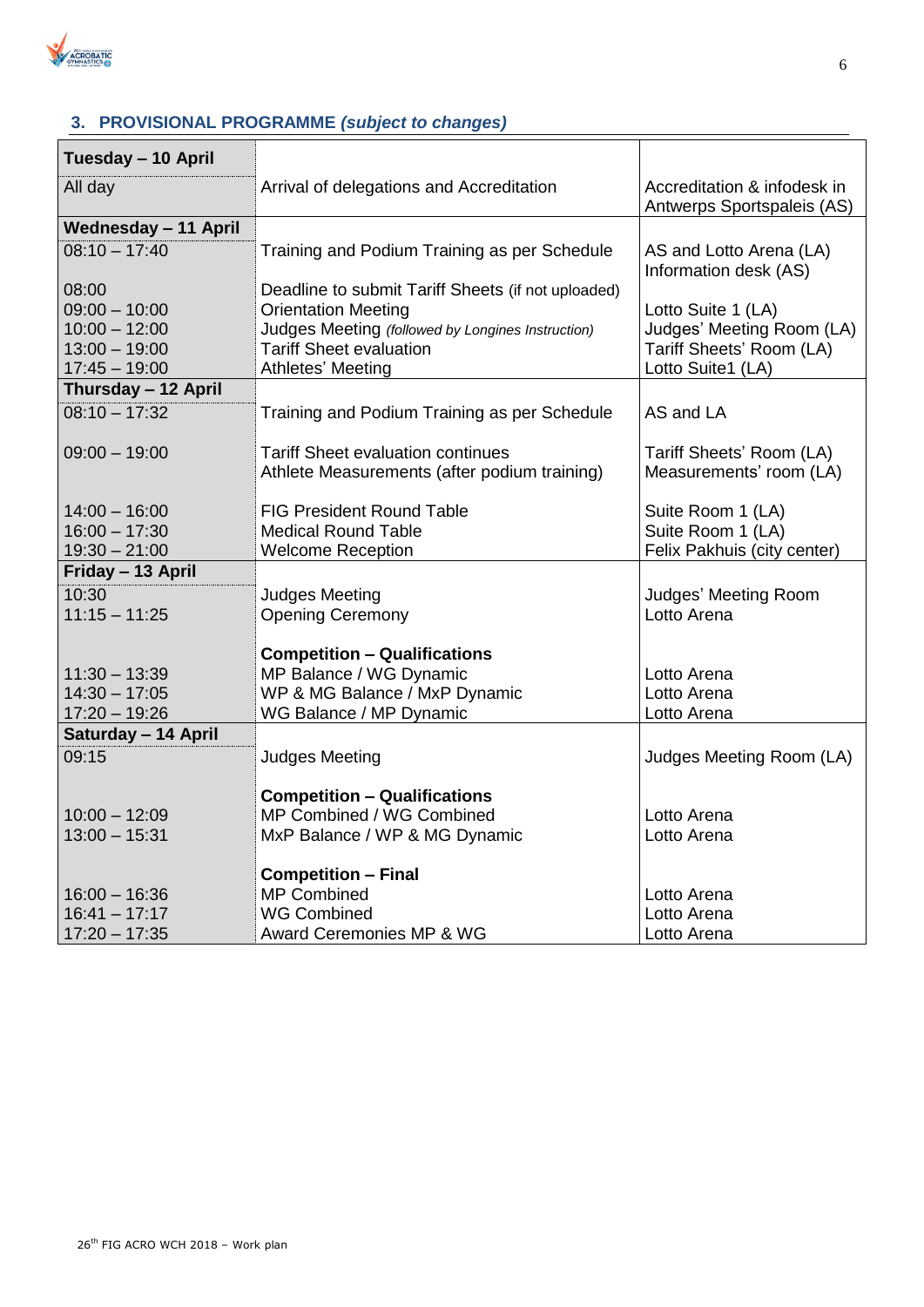| <b>CROBATIC</b><br><b>GYMNASTICS</b> |
|--------------------------------------|
|                                      |

| Sunday - 15 April                  |                                                                                                      |                            |
|------------------------------------|------------------------------------------------------------------------------------------------------|----------------------------|
| 10:15                              | <b>Judges Meeting</b>                                                                                | Judges' Meeting Room (LA)  |
| $11:00 - 13:19$<br>$13:21 - 13:35$ | <b>Competition - Qualifications</b><br>MxP Combined / WP & MG Combined<br><b>Team Award Ceremony</b> | Lotto Arena<br>Lotto Arena |
|                                    | <b>Competition - Final</b>                                                                           |                            |
| $15:00 - 15:27$                    | <b>WP Combined</b>                                                                                   | Lotto Arena                |
| $15:32 - 16:08$                    | MxP Combined                                                                                         | Lotto Arena                |
| $16:13 - 16:40$                    | MG Combined                                                                                          | Lotto Arena                |
| $16:42 - 17:05$                    | Award Ceremonies WG & MxP & MG<br>and Closing Ceremony                                               | Lotto Arena                |
| $20:30 - 01:00$                    | <b>Farewell Party</b>                                                                                | Horta Art Nouveau Room     |
| Monday - 16 April                  |                                                                                                      |                            |
| All day                            | Departure of Delegations                                                                             | Accordingly                |

## **4. PARTICIPATION RIGHT and ACCREDITATIONS**

Please refer to the directives for details on the participation rights, maximum delegation size, supplementary accreditations, payment procedures, and insurance deadlines.

In addition, a list including all medical personnel duly approved by the FIG is published on the FIG website. Medical personnel seeking accreditation for these World Championships and who are not on this list must send to the FIG offices (attention Mr. Loïc Vidmer at *Ividmer@fig-gymnastics.org*) a copy of his/her medical certificate/diploma duly translated in English or French and must complete the "Form to be accredited as Medical Doctor or Paramedical staff at FIG Events" which can be downloaded from the FIG database after creating a profile for medical staff, (please refer to the FIG database User instructions available on the FIG administration website) as soon as possible but at the very latest at the deadline of the nominative registration. Without this document, the accreditation of the medical personnel will not be released.

## **Accreditation Principles**

FIG Accreditation rules have to be strictly respected. The accreditation identifies individuals in good standing from FIG affiliated federations participating in the event. It indicates and defines individuals' right to access to the different zones as per their functions. All participants and officials are required to wear their Accreditation Cards at all times.

The accreditation is personal, non-transferable and compulsory to have access to the training and competition halls, the official functions and the transport system of the LOC. The access in the warm-up Hall is strictly limited to the gymnasts participating in the specific competition and according to the warm-up schedule, with the appropriate delegation member with transferable access card (TAC). The accreditation card is also necessary to pass the security controls.

Any misuse of an accreditation (zone, time, transfer, etc.) will lead to the withdrawal of the accreditation and a fine of CHF 2500.- for each case.

In case of lost or stolen accreditation, the LOC must be informed immediately to block the accreditation. Lost or stolen accreditations may be replaced (except TAC) at the charge of the card holder (€ 200 / VIP €250).

## **Transferable access cards (TAC)**

According to FIG Accreditation Rules, during competition days, to access Zone 1 (Field of Play - FOP) all coaches and medical personnel will need to present – in conjunction with their primary accreditation card – a TAC.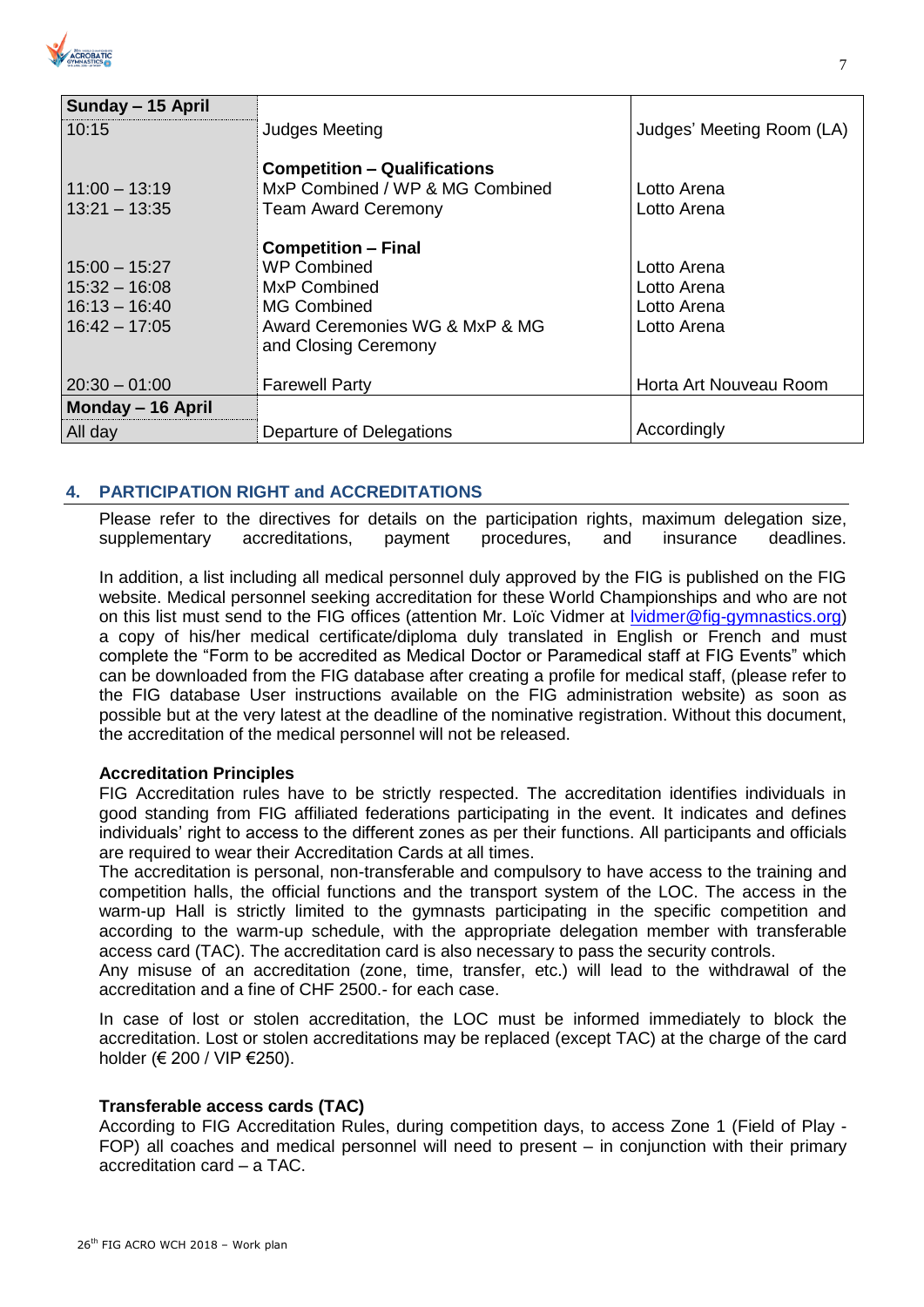

To access to Zone 3 (warm-up hall), team managers and heads of delegations will need to present – in conjunction with their primary accreditation card – a TAC.

All delegations will be allocated a number of Zones 1 and 3 TAC respecting FIG Accreditation Rules.

The TACs are only transferable **within** the NF's official delegation and **appropriate function**. They can only be used in conjunction with the primary accreditation card. Lost or stolen transferable cards shall not be replaced.

## **Accreditation Center**

The accreditation center is located at the Antwerps Sportpaleis and open as follows:

| Day        | From  | Until |
|------------|-------|-------|
| 10.04.2018 | 08:00 | 22:00 |
| 11.04.2018 | 07:30 | 18:30 |
| 12.04.2018 | 07:30 | 18:30 |
| 13.04.2018 | 09:30 | 19:45 |
| 14.04.2018 | 07:30 | 17:45 |
| 15.04.2018 | 09:00 | 19:30 |

The LOC will inform all delegations about the best moment to complete the accreditation process. Every delegation will receive an appointment to facilitate & speed up the accreditation procedure. If a delegation decides to complete the accreditation procedure at another moment, the LOC will try to help as soon as possible. The LOC however will give priority to those countries who arrive at the agreed time and those delegations who fulfilled their financial obligations.

If the photo has to be taken at the accreditation because none has been uploaded within the deadline or not sent in the official requested format, there will be a charge of €10 for each photo that has to be taken. (to be paid immediately at the time of the accreditation!)

The Accreditation Rule will be strictly applied, notably as far as the number of accreditations per federations is concerned. No additional accreditations may be issued without the prior approval of FIG (for changes after the on-line nominative registration, please refer to Appendix 1).

Any additional person is considered as a spectator and must buy entry tickets. Accreditations will not be delivered unless all financial, organizational and insurance obligations have been met.

## **Control and Distribution of the Required Material**

Upon accreditation Heads of delegations will be requested to present to the LOC the valid passport of all gymnasts and judges for proof of identity and control of Nationality. Delegations are requested to send a copy of all passports (pdf to [administration@acrobatics2018.com\)](mailto:administration@acrobatics2018.com) by March  $14^{\text{th}}$ .

Copies of these valid passports made by the LOC during accreditation will have a cost of  $5 \in \mathsf{per}$ passport.

At accreditation, the Head of Delegation or his/her substitute must also:

- make any necessary payments (insurance, accommodation, etc.)
- show proof of the cover note or photocopy of the valid insurance policy
- check the correct names of their complete Delegation
- verify the accommodation and meal requirements (if applicable)
- verify the return flight schedules
- hand in a CD with the music of their Nation's national anthem (Appendix 3)
- confirm their national flag presented to LOC (Appendix 3)
- check the Music Forms sent by email (Appendix 5)
- check music's uploaded.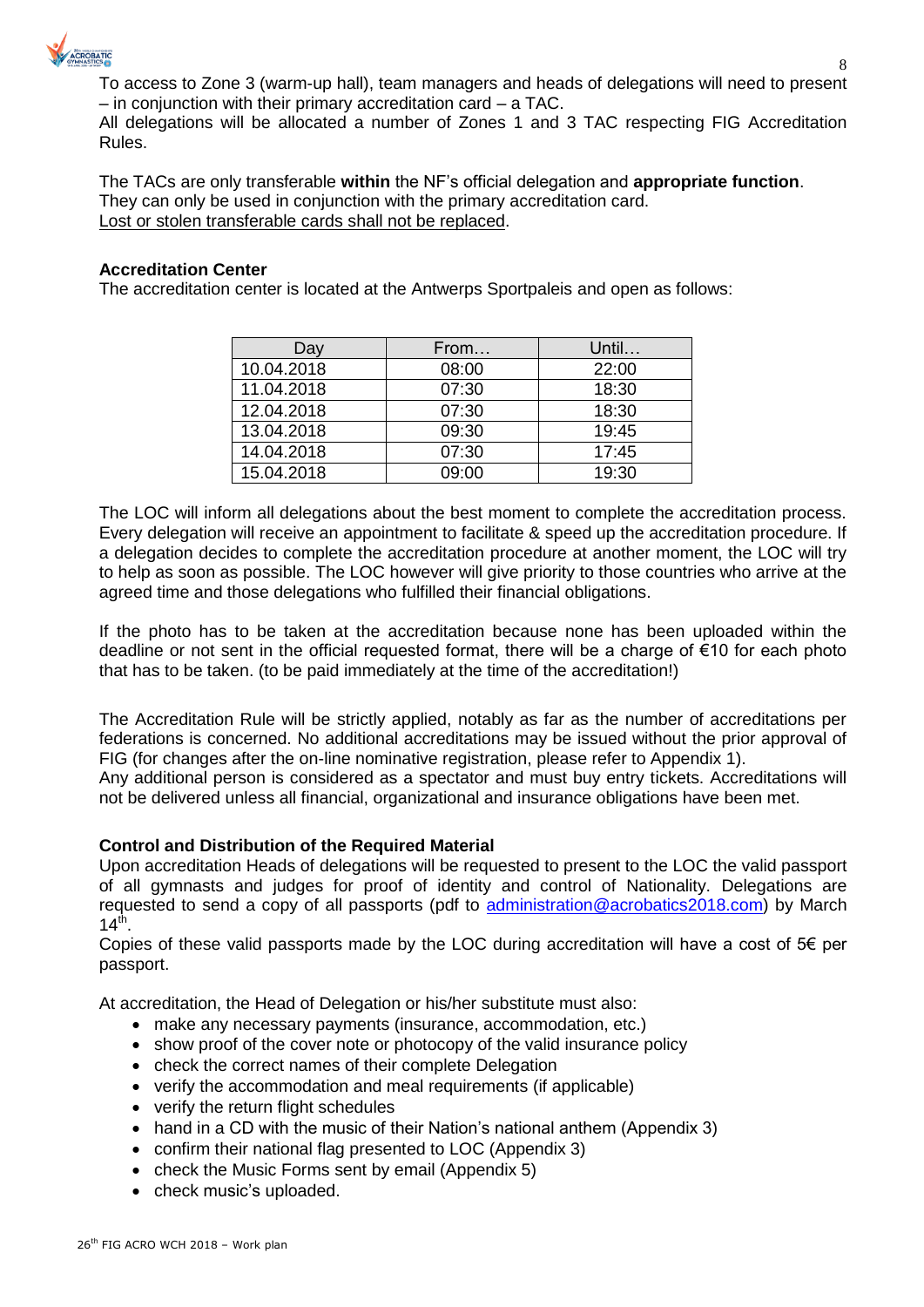

 check tariff sheets uploaded. If not uploaded online, hand in 1 copy of each of the official forms for Difficulty - Tariff Sheets (Appendix 4) with all exercises (Qualifications and Finals)

The definitive work plan, starting order, and schedules will be given to the Head of Delegation upon accreditation *if any changes are made*.

## **Tariff Sheets**



We strongly request the delegations to upload the tariff sheets (.pdf format) by using the LOC's online registration system (in combination with the login & password received in December 2017). The delegations can use the following link: [upload tariff](https://www.asignia.eu/e3webonline/login.xhtml)  [sheets](https://www.asignia.eu/e3webonline/login.xhtml) (.pdf format).

The deadline is the **11th of April until 8h00**. The upload will be checked upon accreditation.

If it is not possible to upload in the LOC's online registration system, the tariff sheets must be handed in at the time of accreditation or in any case before the deadline mentioned above.

The tariff sheets have to be correctly filled in with all requested information.

According to the ACRO Code of Points, the judges' "obligations prior to the competitions":

*10.4 Prior to their submission, to assist their own national coaches to check all Tariff Sheets from their own federations.*

Said that, please be sure that all tariff sheets are correct, so you may avoid any penalties.

In principle, no changes can be made to the Tariff Sheets. Changes will be accepted only in case of injuries/minor accidents or for other important reasons subject to approval by the FIG Superior Jury President.

## **Music**

We strongly recommend the delegations to upload the music in .MP3 format by using the LOC's online registration system (in combination with the login & password received in December 2017). The delegations can use the following link: [upload music](https://www.asignia.eu/e3webonline/login.xhtml) (.mp3). The deadline is the **25th of March, 2018**. The upload will be checked upon accreditation.

During training and competition, coaches must have a backup CD or USB with them for each exercise (.mp3 format). Competitors and coaches are responsible for all copies of their music.

- $\rightarrow$  CD: the following information has to be written on each CD (.mp3 format):
	- WCH
	- Category (MP WP MXP MG WG)
	- Exercise (BAL, DYN, COM)
	- Qualification and/or final (Q or F or QF)
	- Country (abbreviation) + number (for example 'BEL1')
- → USB: the name of each music file has to contain the following information (all music can be collected on 1 USB):
	- WCH
	- Category (MP WP MXP MG WG)
	- Exercise (BAL, DYN, COM)
	- Qualification and/or final (Q or F or QF)
	- Country (abbreviation) + number (for example 'BEL1')

*Example: WCH\_MXP\_BAL\_QF\_BEL1*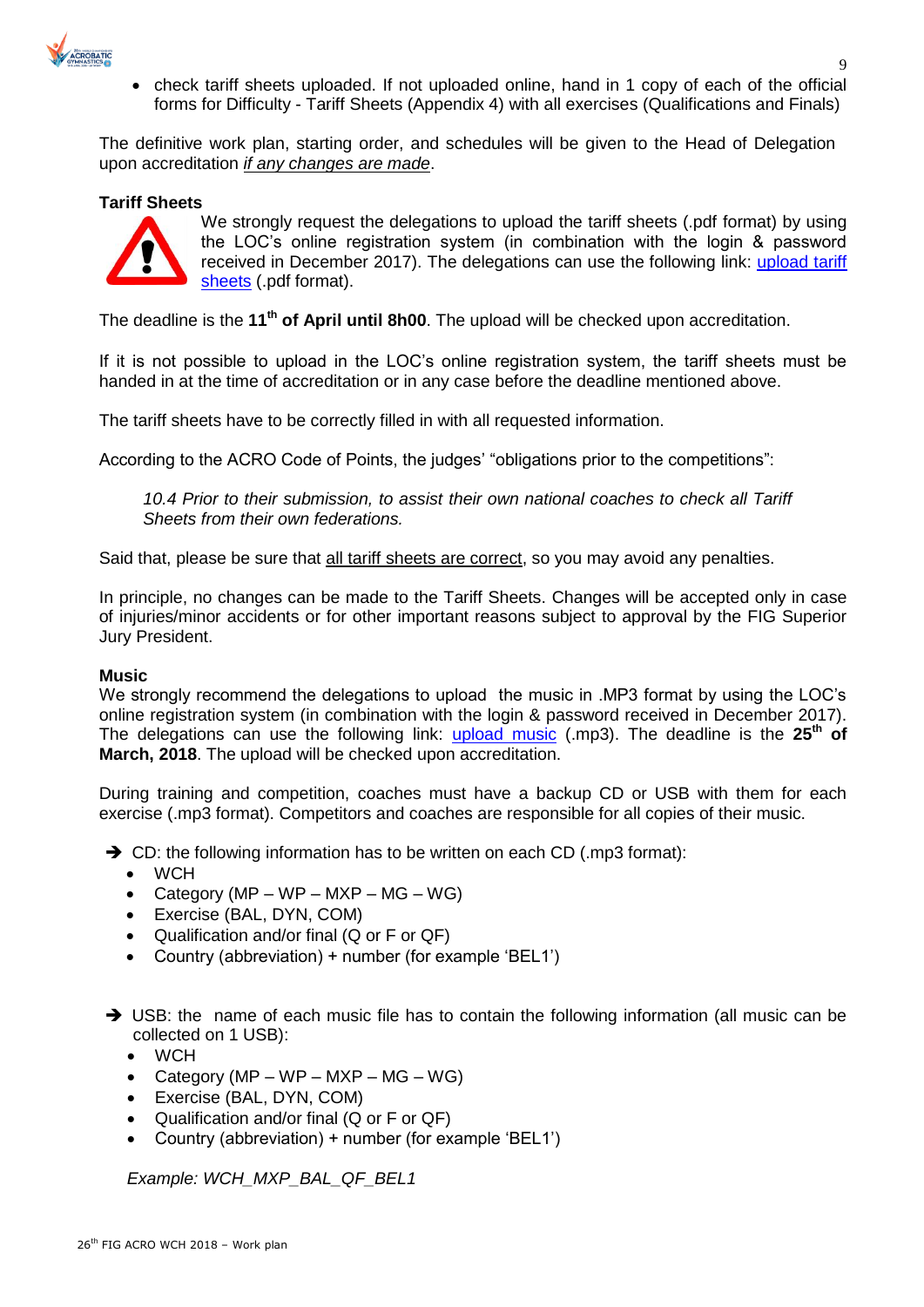

## **Delegation Seating**

The LOC will reserve a number of seats for the seating of the accredited delegation members in the competition venue. These seats will be available on a "first come first served basis". Delegates will be requested not to sit in any other spectator seats within the arena unless permitted to do so by a representative of the LOC. Reserved places will also be put at the disposal of Press, Radio, Television, Photographers, authorized officials and guests of honours (Appendix 6).

## **Media Accreditations**

For Media Accreditation procedures, please refer to point 22.

## **5. INSURANCE**

The Host Federation, the LOC and the FIG will not be held responsible for any liabilities in case of accidents, illness, repatriation and the like.

The FIG Technical Regulations foresee that all participating Federations are responsible for making their own arrangements to have the necessary valid insurance coverage against illness, accidents and for repatriation for all the members of their Delegation.

Each delegation is requested to send to the LOC [\(administration@acrobatics2018.com\)](mailto:administration@acrobatics2018.com) a copy of their insurance, by 14 March 2018. Delegation members with insufficient insurance cover must inform the LOC in writing in advance but no later than 14 March 2018.

The LOC will subsequently offer insurance at the Federations own charge as follows:

5 EUR/person/day for illness and medical fees with a minimum of € 50 per contract (repatriation is included).

## **6. CHANGE OF START LIST**

- If gymnasts get injured or ill before the arrival at the place of the competition (between the Nominative Registration and the Accreditation), the injured or sick gymnast(s) must be withdrawn or can be replaced by another gymnast (and accredited) upon arrival. The FIG and the LOC must be informed immediately (Appendix 2).
- In the case of injuries or illness between the time of accreditation and until 24 hours prior to the beginning of the respective Qualifications the federation is allowed to change accreditations. The gymnast injured or ill must return his/her accreditation and another gymnast can be accredited. The FIG and the LOC must be informed immediately (Appendix 2).
- 60 minutes prior to the beginning of each phase of the competition (with medical certificate verified by the official FIG/LOC medical doctor), a gymnast can be substituted (Appendix 2).

## **In all above mentioned cases, the replacing gymnast will fill the position of the replaced gymnast (in the draw/starting order).**

• After 24 hours prior to the beginning of Qualification, no accreditations can be changed. The 24 hour period is from the start of the first day of Qualification.

In case a Federation withdraws a pair/group from the Qualification Round, the place in the starting order will not be taken by the next unit from the same Federation. I.e. if **ABC 1** is withdrawn, the **ABC 1** place will remain "empty".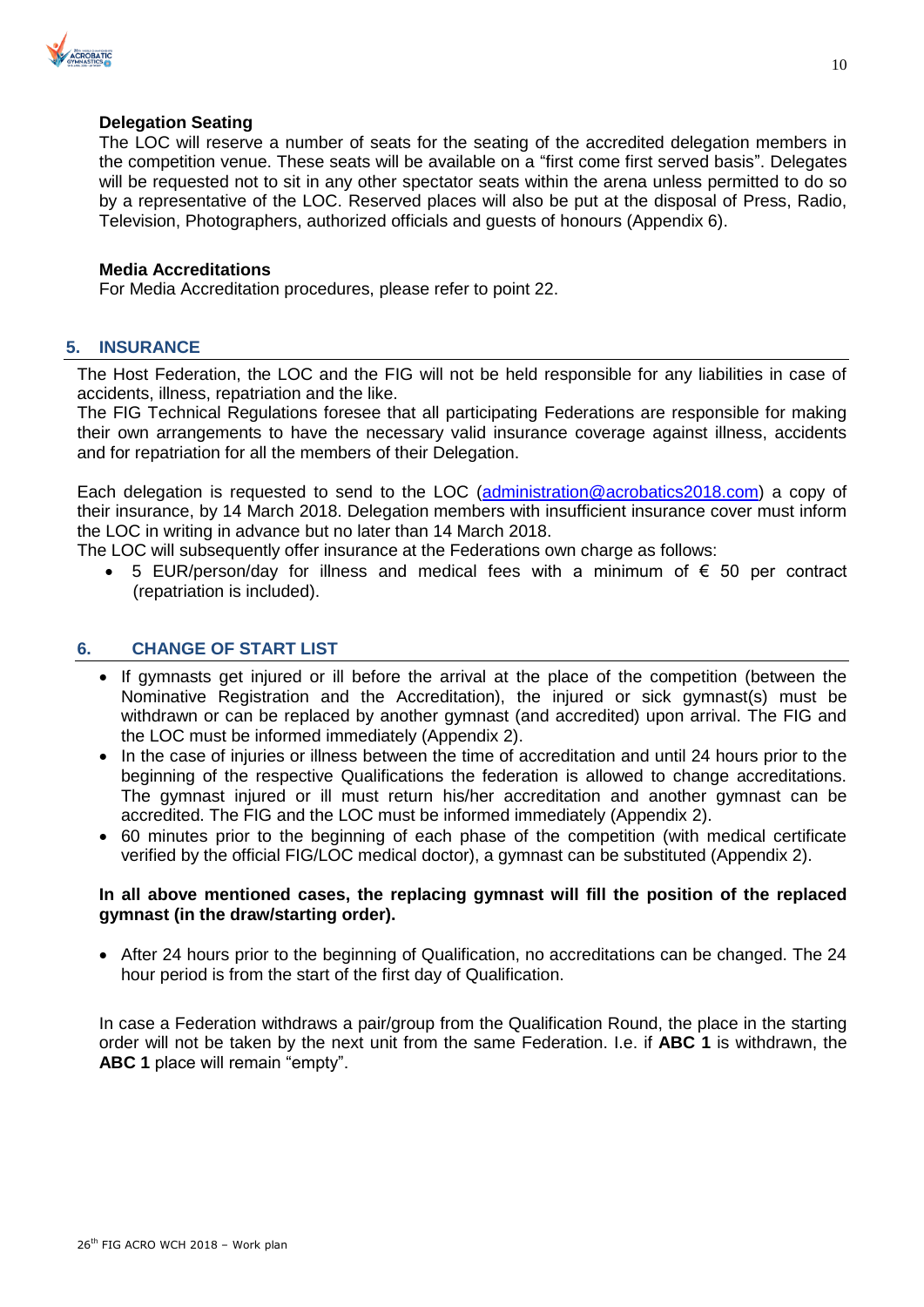

Please refer to the directives for pictures, details, and the general plan of the Competition, Warmup and Training Halls.

For general layout of the offices, seats, training area, warm-up area and Field of Play (FOP) please see Appendix 6.

## **8. TRANSPORTATION and VISA**

Please refer to the directives for details on Visas, International Transportation, Local Transportation, Shuttle Services and Deadlines. For earlier or later departures, please contact directly the LOC in order to discuss the local transportation possibilities.

#### **Arrivals**

The LOC personnel will be present at the arrival points with greeting signs. The Delegations will be requested to make its ways to meet with them.

Shuttle timetables will be provided to the Head of Delegation or his/her substitute upon arrival and accreditations will also be available at the Information Desk and on display at the official hotels.

#### **Departures**

If entitled, local transportation will be coordinated by the LOC from the Official Hotels to the departure area based on the information collected from the delegations. Each delegation will be asked to confirm the departure details of their members at Accreditation. A detailed schedule for departures will be distributed via the Delegation Mail boxes.

## **Phone Number**

The transport office phone number is:



## **9. ACCOMMODATION**

FIG and delegations will be hosted on 9 locations according to the category they've made their reservations.

Category I:

- 1. Crowne Plaza Antwerp
- 2. Ramada Plaza Antwerp

Category II:

- 3. Van der Valk Hotel Antwerp
- 4. TRYP Antwerp Hotel
- 5. Novotel Antwerp

Category III:

- 6. Ibis Budget Port
- 7. Tulip Inn Antwerp
- 9. Ibis Budget Center

Category IV – Youth Hostel

8. Antwerp Student Hostel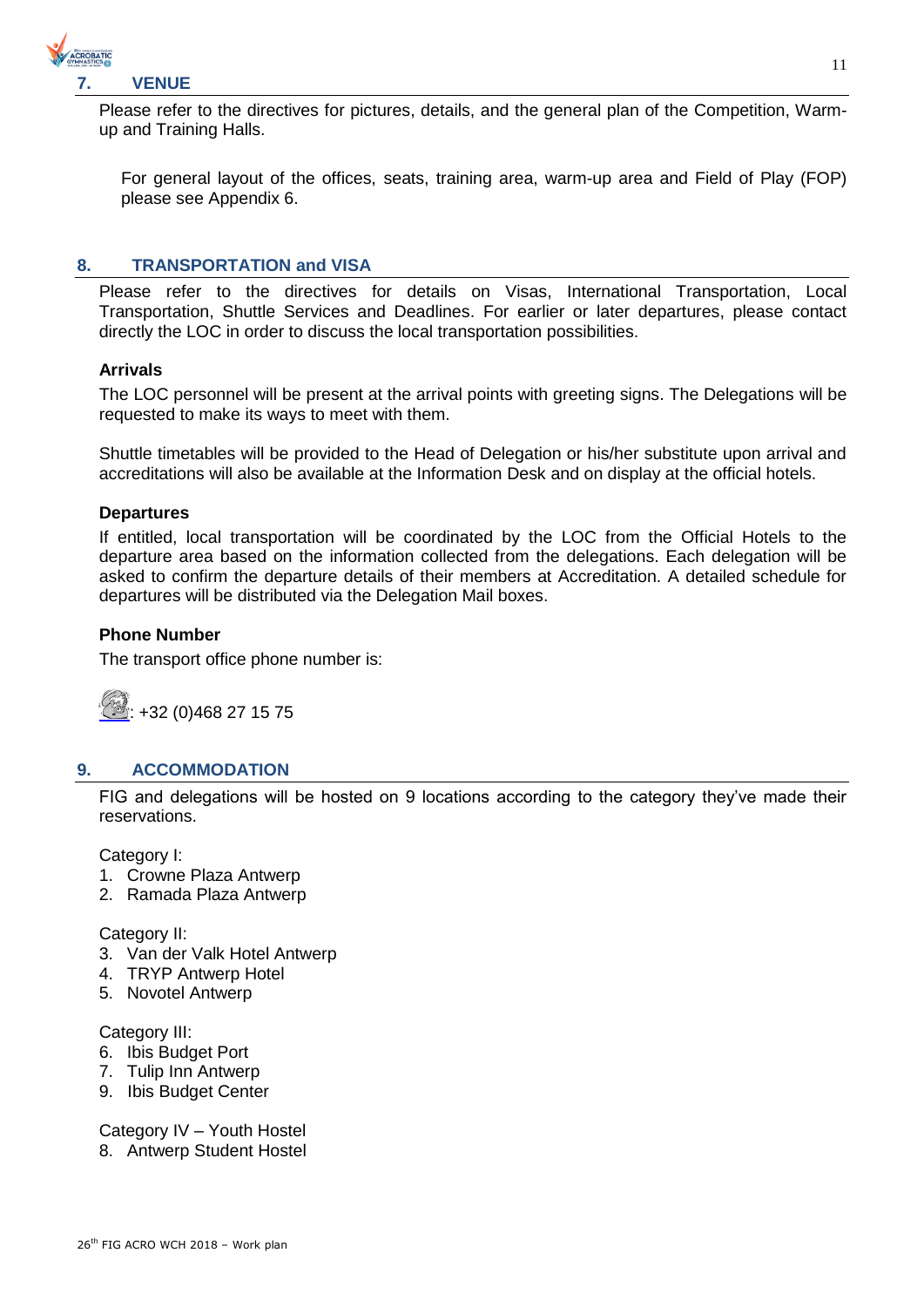



For further information on selection of official Hotels, locations, payments coordinates and cancellation policy,… please refer to the Directives.

All extra services in the hotel (room service, drinks in the bar,…) are charged to the delegation members according to their use.

## **10. MEALS**

Lunch & dinner will be provided in the training hall (Antwerps Sportpaleis).

Based upon the reservations and payment made by each Federation, the different meals arrangements will be made as mentioned in the Directives. All lunch and dinner reservations need to be made in advance through the LOC's online system by 07 March 2018, at the very latest.

A variety of hot and cold food in sufficient quantities will be guaranteed each day. Menus will be designed to be nutritious, tasty, and of excellent quality.

The LOC will provide the following:

- Free water for the delegations in the Training hall
- Free water for the delegations in the Warm-up hall
- Free water for the competitors in the Competition hall
- Small drinks, fruits, and snacks during competitions for the judges.

All inquiries concerning meals must be addressed directly to the LOC as they will be responsible for handling all corresponding issues.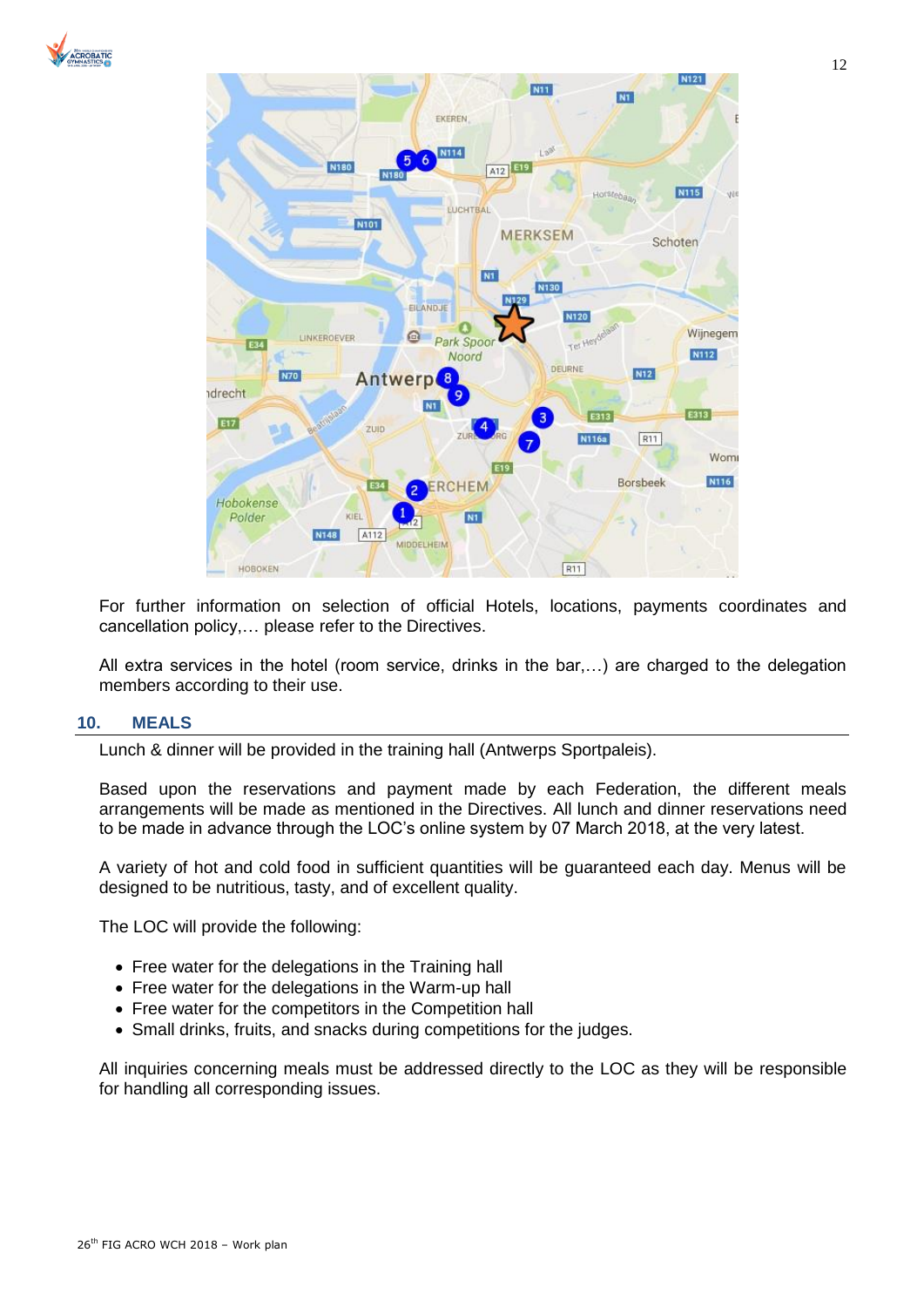

## **Farewell Party**

Accredited Delegation members (with the exception of media), who will stay at one of the official hotels and will book their accommodation through the LOC will receive a free ticket for the Farewell Party.

This party will be held on 15 April 2018 at 20:30 and includes a "standing dinner".

The location of the Farewell Party will be the Horta Art Nouveau Room (Hopland 2, 2000 Antwerp). Bus transfers will be organized from and to the official hotels.

Dress code is casual.

## **11. TRAINING**

## **Official training schedules**

The official training schedules for the event are attached for your consideration (Appendix 7).

Changes to the official scheduled training hours will not be accepted and delegations must respect the designated training times and the allocated areas.

## **Early training opportunities**

Delegations arriving earlier than the official arrival date are requested to contact the LOC in order to receive information on early training opportunities if needed (only for those delegations that book accommodation through the LOC). All costs related to these early trainings opportunities will have to be covered by the Federation concerned.

## **12. COMPETITION**

The Competition Manager and the Floor Managers will be in charge of the competitions, warmups, and training areas. All instructions given by them must be strictly observed, especially during TV broadcast (i.e. in relation with the marching in and out, Kiss & Cry, etc.).

## **Announcements, Roll Calls and March-in**

During the competitions, the announcements will be made in English and Flemish.

The first roll call will be conducted in the warm up hall 7 minutes prior to the start of the respective competition. The second roll call will be conducted at the entrance of the competition hall (waiting area) 3 minutes prior to the start of the respective competition. The gymnasts must remain in position and may not leave within these 3 minutes.

The competitions will be held in accordance with the 2018 FIG Technical Regulations including Section 5 for Acrobatic Gymnastic, Reg. 3.3.

## **Competition**

Based on the Definitive Registration entries and in accordance with the FIG Technical Regulations, the gymnasts' draw of lots was conducted on 23 January 2018 in Lausanne (FIG Headquarters) in the presence of FIG President Morinari Watanabe, FIG Secretary General André Gueisbuhler, FIG ACRO TC President – Rosy Taeymans and FIG ACRO Sports Manager – Rui Vinagre (see Appendix 8).

This starting order will be confirmed after the arrival of the nominative registered gymnasts in Antwerp. The FIG, in consultation with the ACRO TC and the LOC reserves the right to apply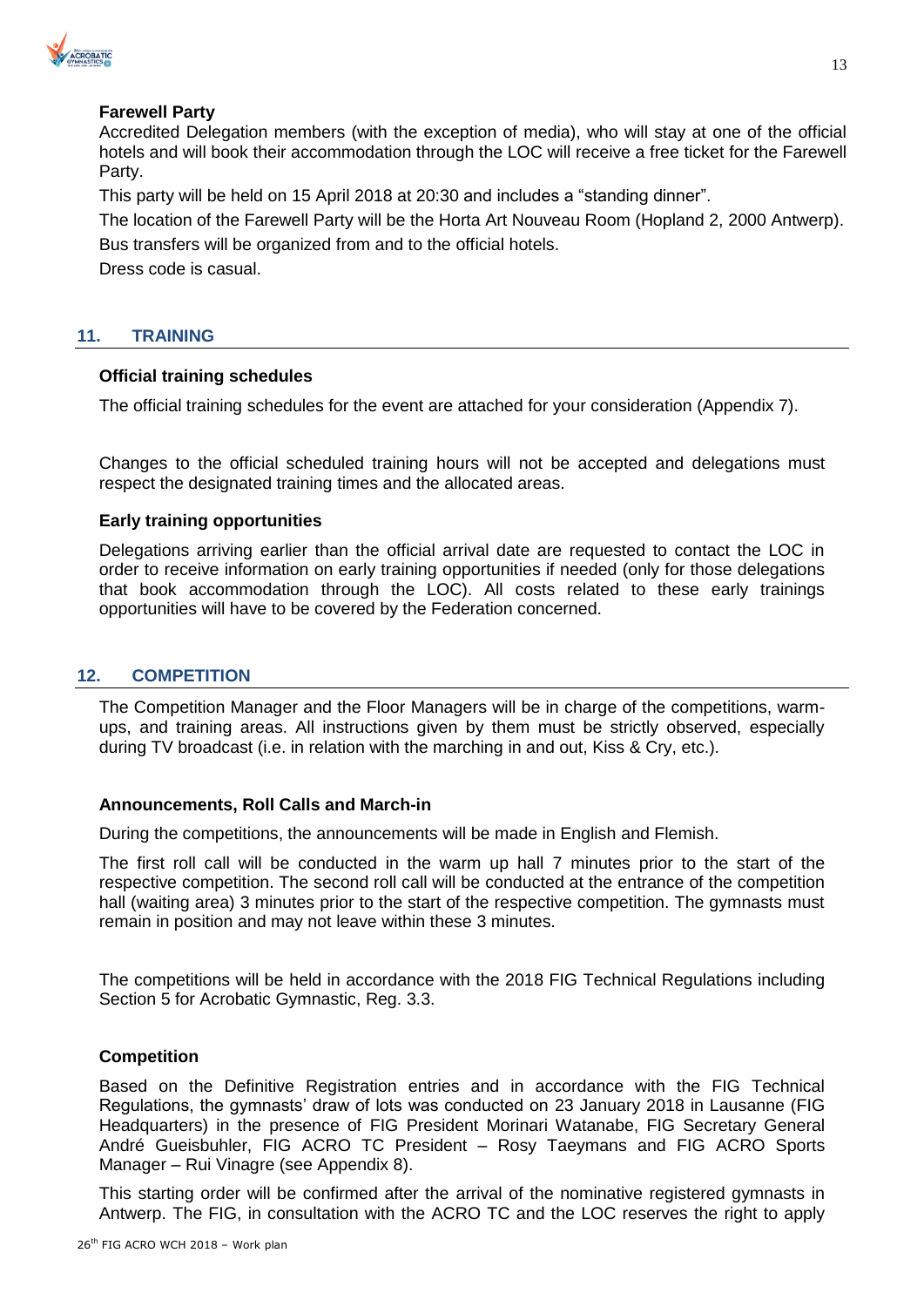

minor adjustments to the draw and starting order should the nominative registrations received generate organizational problems in terms of training, warm-up and competition schedules.

## **Team Ranking**

To participate in the ranking by teams, NFs must be represented with 3 different categories including at least one pair and one group in Qualification. The delegations must announce the composition of their team, at the time of the Nominative Registrations, by filling in the form in Appendix 9.

Late information/changes will not be taken into consideration for the Team Event. The members of the Team will be announced on 15.03.2018, together with the Nominative Registrations.

The team classification is established on the basis of the overall placings over the 3 exercises performed in Qualifications by the declared team members. The 3 placings are converted into points as follows: If 19 National Federations participate in these World Championships, the first place get 19 points, the second place 18, the third place 17, etc. All categories get a uniform conversion regardless of the number of competitors in the event.

## **Competition Schedules**

Please see Appendix 10.

*The Competition Manager and the Floor Managers will be in charge of the competitions, warm-ups, and training areas. All instructions given by them must be strictly observed all time (i.e. in relation with the marching in and out, Kiss & Cry).*

## **13. KISS & CRY**

As a kindly reminder the number of officials (coach and/or medical) authorized in the Kiss & Cry is:

• 1 unit and 1 official (with TAC only)

This rule has to be strictly respected; any violation of it will result in a fine.

## **14. FIG CERTIFIED APPARATUS**

| Manufacturer Supplier: | Janssen Fritsen     |
|------------------------|---------------------|
| Color:                 | Routine area : Blue |
|                        | Border: Blue        |
| Reference number:      | 1790950             |

## **15. JUDGE'S PANELS, SUPERIOR JURY and JURY of APPEAL**

According to the General Judges Rules and Acrobatic Gymnastics Specific Judges Rules, the draw for CJP was conducted in the FIG Headquarters by the ACRO TC President - Rosy Taeymans in presence of FIG Secretary General - André Gueisbuhler and FIG ACRO Sports Manager – Rui Vinagre.

## **Chairs of Judges Panels (CJP):**

- Bernardo Tomás (POR)
- Carisa Laughon (USA)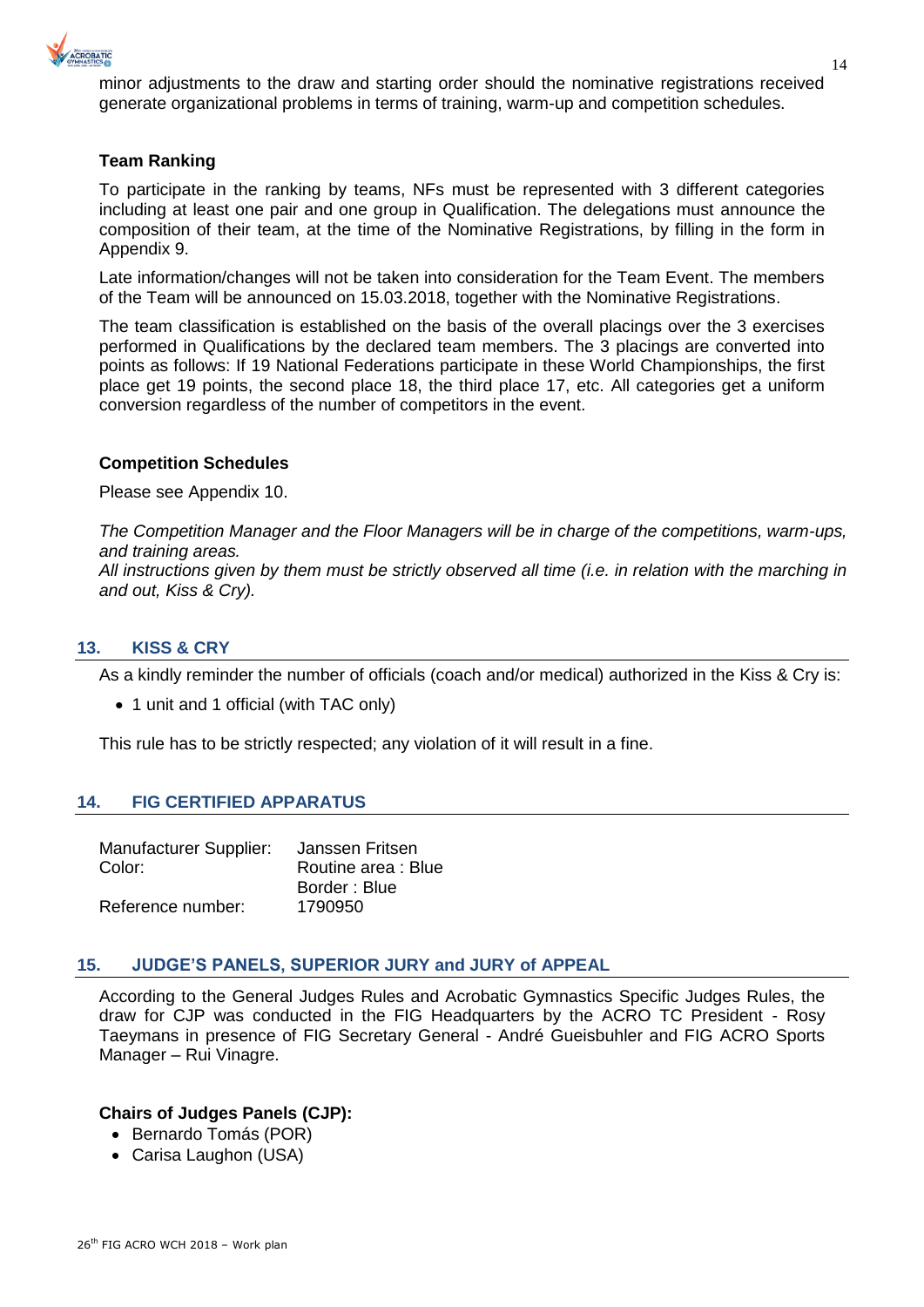

## **Difficulty judges (DJ):**

- Ward Hellemans (BEL)
- Carine Charlier (FRA)
- Leonid Vinnitsky (ISR)
- Tonya Case (USA)

## **Reference judges (RJ):**

- Mia Romano (AUS)
- Inge de Swaef (BEL)
- Zhanna Yushko (BLR)
- Tracey Findlay (GBR)
- Igor Shtilvasser (ISR)
- Cindy de Mare (NED)
- Ana Zacarias (POR)
- Dmitri Vinnikov (RUS)

## **Execution and Artistry judges (E and A)**

All E and A Judges for the respective Qualification Rounds will be drawn during the Judges' meetings.

In the draw of judges for the finals, if possible, only E and A judges whose federations are not represented in the final will participate.

Judges are requested to bring with them the Artistic and Technical judging forms (30 copies each). These forms are in Appendix 11.

## **Superior Jury**

The Superior Jury will consist of the Technical President Mrs. Rosy Taeymans as President of the Superior Jury and six ACRO-TC members as follows *(can be adjusted on site)*:

- Difficulty: Karl Wharton, Yuriy Goliak
- Execution: Wieslawa Milewska, Frank Böhm
- Artistry: Irina Nikitina, Nikolina Hristova

## **Jury of Appeal**

The Jury of Appeal will consist:

- Jani Taskanen President
- Yousseff Al-Tabbaa Member

## **16. SCORING**

LONGINES will provide the official scoring equipment for these World Championships.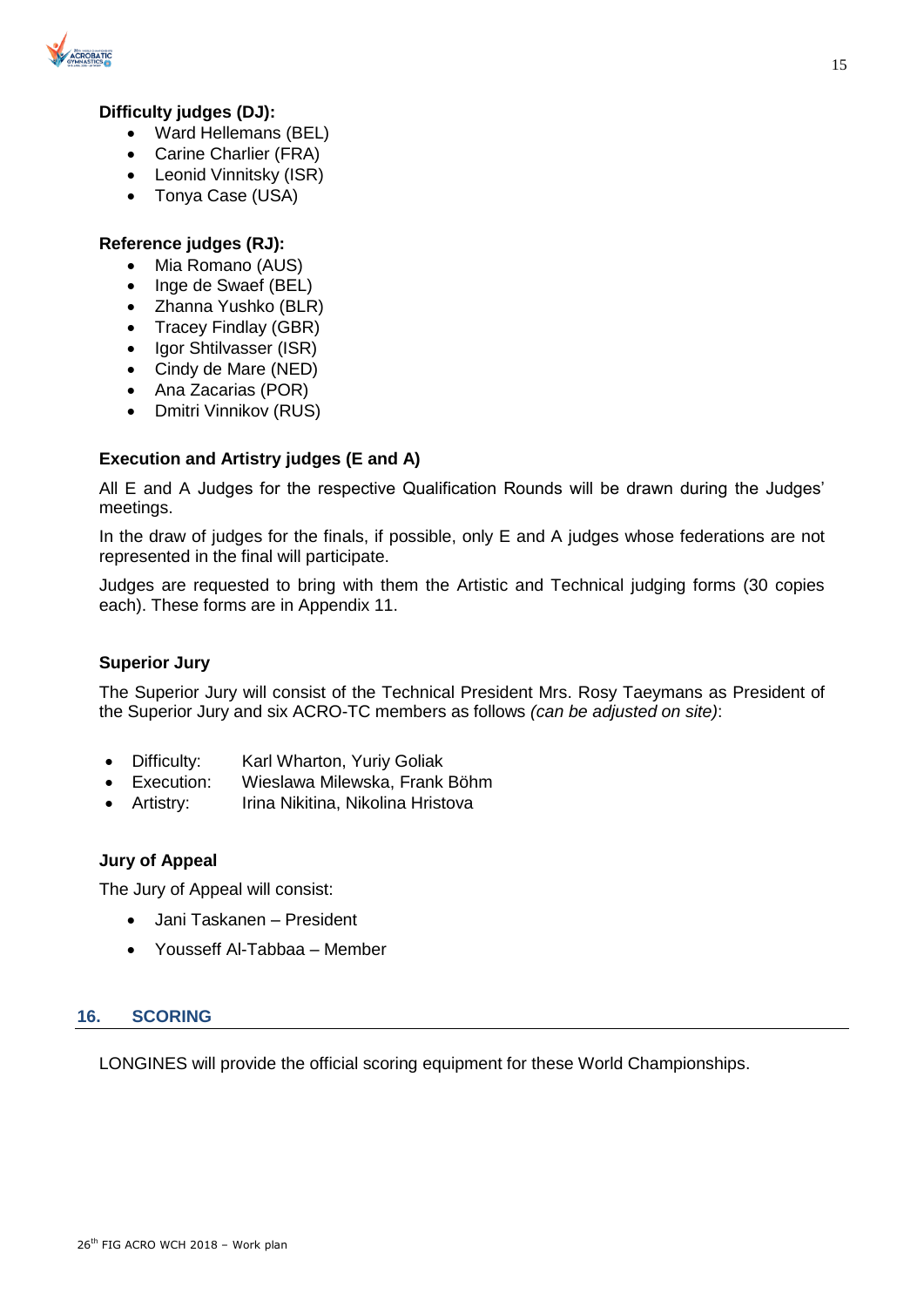

## **17. INQUIRY**

Inquiries for the Difficulty score are allowed, provided that they are made verbally immediately after the publication of the score or at the very latest before the score of the following gymnast or group is shown.

For the last unit of a category, this limit is one minute after the score is shown on the scoreboard. The person designated to receive the verbal inquiry has to note the time of receiving it and this starts the procedure.

A federation is not allowed to complain against a gymnast from another federation. Inquiries for all other scores (i.e. Execution and Artistry) are not allowed.

The inquiry must be confirmed as soon as possible in writing but within 4 minutes at the latest after the verbal inquiry and requires **an agreement of payment** of USD 300.-- for the first complaint; USD 500.-- for the second complaint and USD 1'000.-- for the third complaint (cash is not allowed). Should the inquiry not be confirmed in writing within 4 minutes, the procedure becomes obsolete.

Should the inquiry prove correct and is accepted, this sum will not be invoiced by FIG to the Federation. Otherwise, the sum will be transferred to the FIG Foundation. Every inquiry must be examined by the Superior Jury and a final decision (which may not be appealed) must be taken at the very latest:

- at the end of the group for the Qualifying competitions
- before the score of the following pair/group is shown for the Finals.

Additional information is laid down in the Technical Regulation, Section 1, Reg. 8.4.

Inquiry Form is attached. (Appendix 12).

## **18. CEREMONIES**

#### **Opening Ceremony**

The Opening Ceremony will take place from 11:15 to 11:25 on 13 April 2018 in the Lotto Arena. Further detailed information will be given during the Orientation Meeting.

The Judges', Coaches' and Athletes' Oath will be read during the Opening Ceremony according to the Technical Regulations, 2018 edition, Reg. 7.12.1, 7.12.2 and 7.12.3.

## **Award Ceremonies**

All award ceremonies will take place according to the General Programme and will be carried out in accordance with the FIG Regulations for Award Ceremonies. On the podium, awards will only be presented to the medal winners as follows.

Please ensure that your Federation's medallists are in time for the line-up prior to the ceremonies. The athletes must wear the correct competition attire for the Award Ceremony.

## **Closing Ceremony**

The Closing Ceremony will take place immediately after the last award ceremony, on 15 April 2018.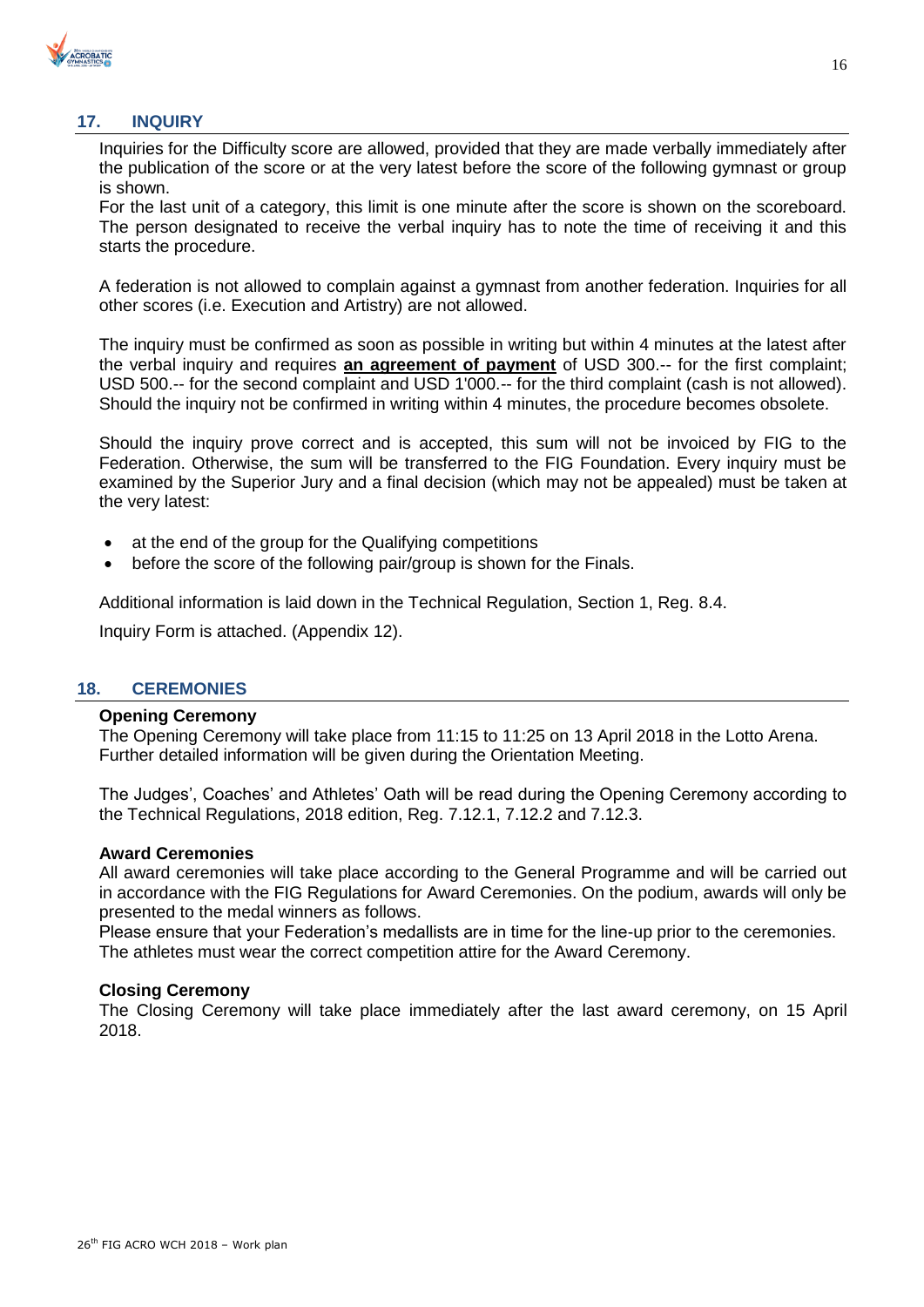

## **19. MEDICAL SERVICES**

The medical service is provided by the Local Organising Committee according to the FIG Rules "MEDICAL ORGANISATION OF THE FIG COMPETITIONS". Please refer to Appendix 13.

Upon the World Championships accreditation the document "Medical and anti-doping practical information" will be handed out to each delegation. It contains information regarding the access to medical care and mentions useful contact details in case of emergency.

Please refer to Appendix 14 for the Gymnast's Injury Report Form.

The official hospitals are:

- ZNA Stuivenberg, Lange Beeldekensstraat 267, 2060 Antwerpen
- All orthopaedic injuries will go to the Orthopaedics Center SPM AZ Monica, Stevenslei 20, 2100 Deurne

#### **20. ANTI DOPING CONTROL and THERAPEUTIC USE EXEMPTIONS**

Under the supervision of the FIG, anti-doping control will be organized according to the valid WADA Code, Standards and FIG Anti-Doping Rules.

The anti-doping controls may take place at any time.

As per the applicable FIG Therapeutic Use Exemption (TUE) procedure in effect concerning the participation at FIG Events, any gymnast in need of a TUE is responsible, together with his/her Federation, to submit his/her request to the FIG no later than 30 days before the start of this competition.

No TUE request will be accepted nor approved on spot, except for duly justified emergency cases.

## **21. MEETINGS and INSTRUCTIONS**

#### **Orientation Meeting**

The Orientation Meeting will be held on:

11 April 2018 from 09:00 to 10:00 at the Lotto Suite 1 in the Lotto Arena.

Important information concerning the detailed organisation of the World Championships (running of the competitions, award ceremonies) will be given by the LOC and the FIG. This Meeting will be held in English.

Delegation representatives have to attend this meeting with a max of 2 accredited members per delegation, including the Head of Delegation or a substitute.

Judges **may not** represent their country at the Orientation Meeting.

Participation is compulsory as per Technical Regulations, Section 1, Reg. 5.14. Unjustified failure to attend this meeting will result in a sanction of CHF 1'000.- against the Federation to be paid to the FIG.

#### **Judges' Instructions Meetings, Briefings and Draw**

All the judges are required to take part in the instruction and at subsequent meetings in accordance with the schedule and location indicated under point 3 of this work plan. Judges who do not participate in the judges' instruction and meetings will not be authorized to judge; they will receive warnings and possibly other sanctions as well.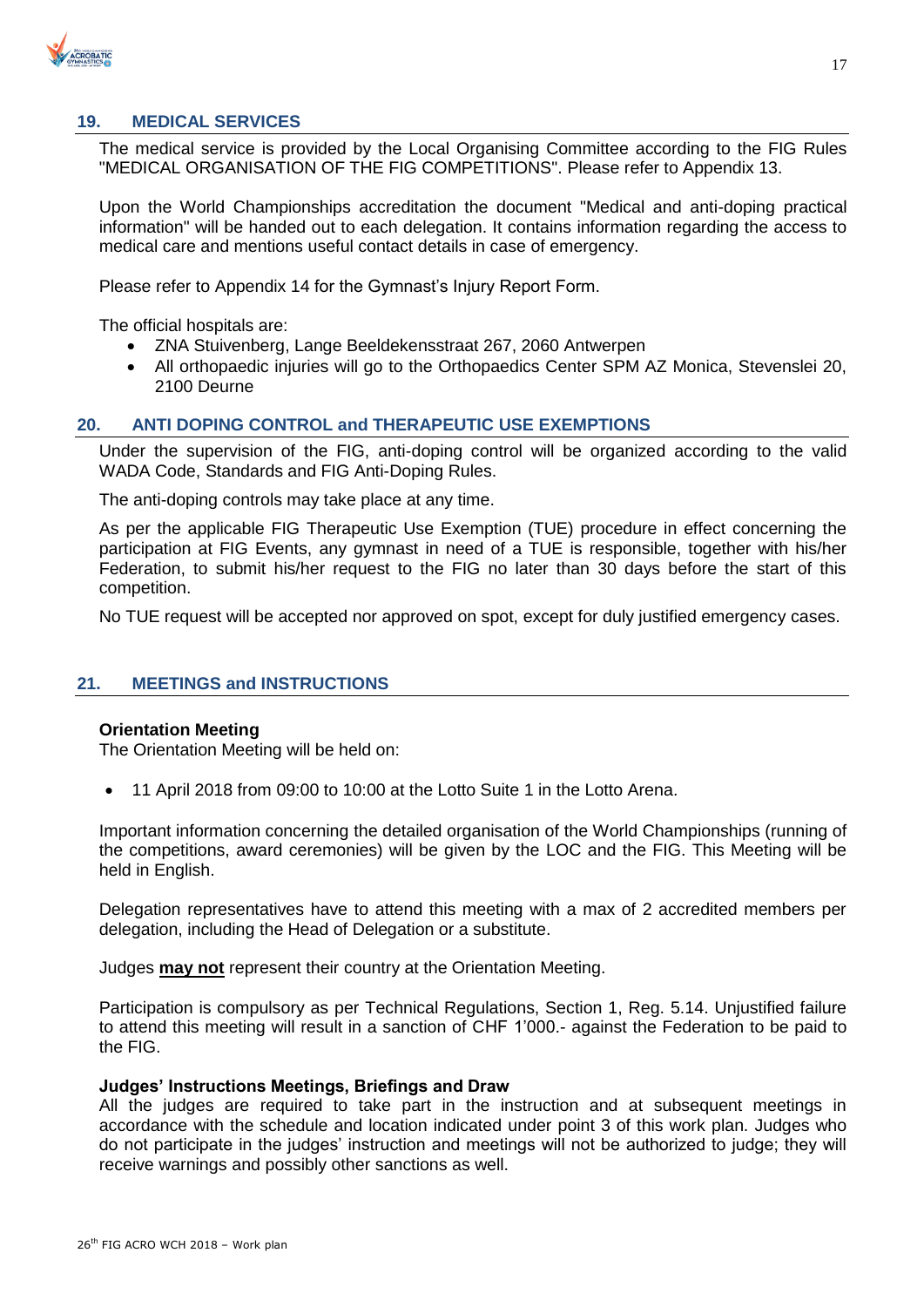

The draws of the Judges' Panels for the Qualification and for the Finals will be conducted by the Superior Jury.

The judges must respect the FIG dress code during the competitions.

## **Athletes' Representative Meeting**

The FIG and its Athletes' Representative for Acrobatic Gymnastics – Ms. May Miller, would like to invite athletes from participating NFs to the Athletes' Meeting and share with them topics as "Technical Programme", wishes to modify some rules, etc.

The Athletes' Meeting will be held on 11 April 2018 at 17:45 at the Lotto Suite 1 in the Lotto Arena.

Gymnasts are very welcome up to a maximum of 4 gymnasts per NF. Some of the topics to be discussed in the meeting:

- Code of Points
- Qualification Systems (The World Games, Youth Olympic Games, etc)
- The future of Acrobatic Gymnastics
- Athletes concerns

A transport back to the hotels will be provided by LOC at the end of the meeting (for those who have booked accommodation through the LOC).

## **Superior Jury Meeting and Video Analysis**

A continued evaluation of the judge's work will be carried out by the Superior Jury. This will be done by observation and scoring during the competitions and by a global video analysis after the competitions by the responsible members of the Superior Jury. In case mistakes are established, the guilty judges will be punished accordingly.

#### **Longines scoring system**

The Longines Instruction will be held in the FOP as mentioned in the general programme.

#### **Medical aspects and fight against Doping Round table**

The FIG Antidoping, Medical and Scientific Commission (Dr. Michel Leglise) invites all accredited National Federations' Medical doctors and Paramedical Staff to a round table to be staged on 12 April 2018 from 16:00 to 17:30 at the Lotto Suite 1 in the Lotto Arena.

This roundtable is meant to provide valuable information on medical aspects and fight against doping. Please complete the "Round table on Medical aspects and fight against Doping" form (Appendix 16) and return it to the FIG office (attention: Rui Vinagre / e-mail at [rvinagre@fig](mailto:rvinagre@fig-gymnastics.org)[gymnastics.org\)](mailto:rvinagre@fig-gymnastics.org) at the very latest by 06 April 2018.

#### **FIG President Round Table**

Presidents of Federations, Heads of Delegations, and maximum one additional guest (for a total of 3 Delegation members) are invited to participate in the Round Table presented by FIG President Morinari Watanabe to inform and discuss about his strategy. This FIG President Round Table will be held on 12 April 2018 from 14h00 to 16h00 at the Lotto Suite 1 in the Lotto Arena.

As prior registration is required, each federation is kindly required to send to FIG Office (attention: Rui Vinagre / e-mail at [rvinagre@fig-gymnastics.org\)](mailto:rvinagre@fig-gymnastics.org) the Appendix 17 by 06 April 2018

#### **22. MEDIA and TV**

## **Media accreditation**

#### **Media representatives of FIG member federations**

The FIG delivers a limited number of media credentials (max. 2 ES-F and 1 EP-F) per federation to the communications staff of FIG member federations.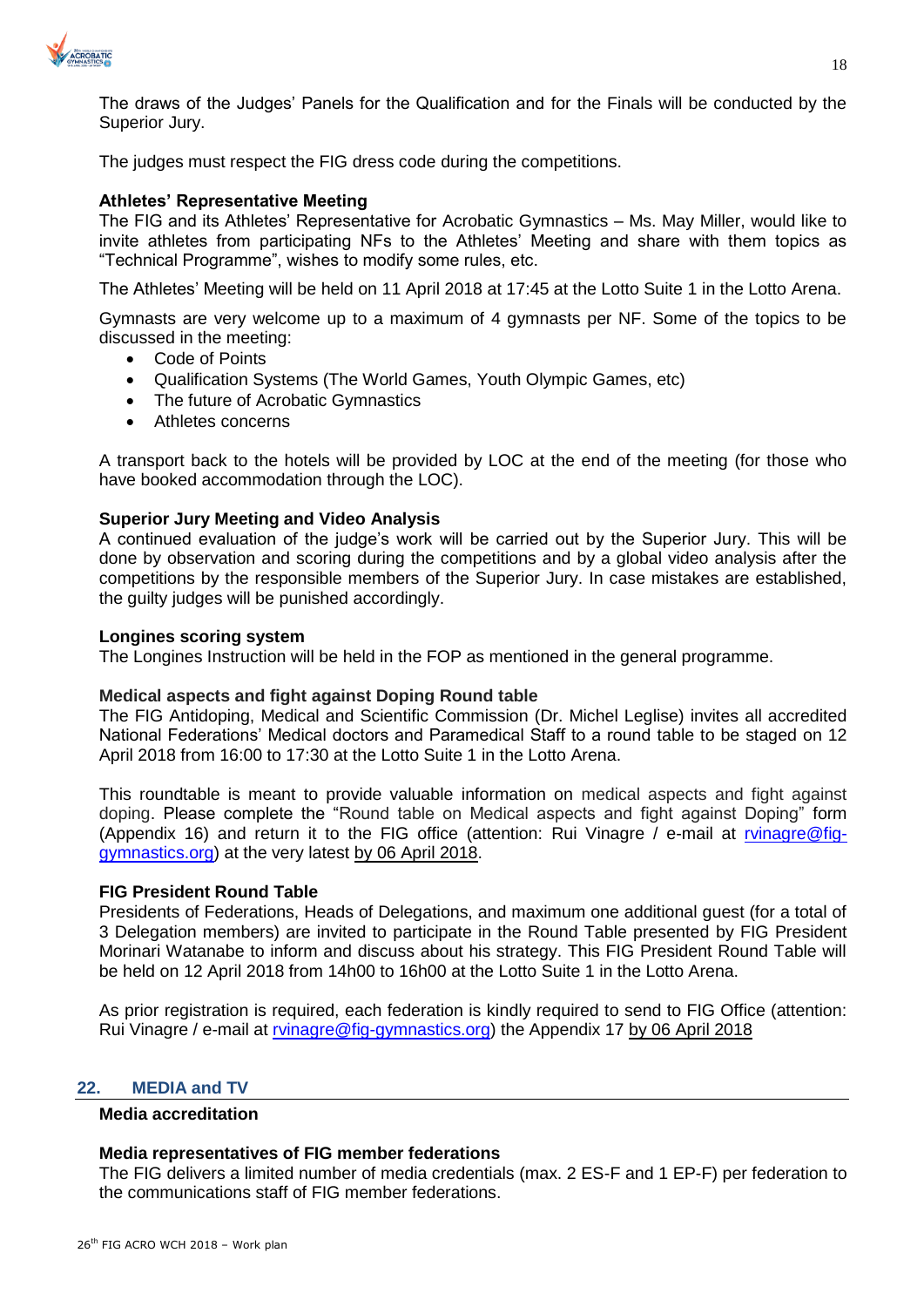

Media representatives as well as federations' communications staff can register online at [https://media.fig-gymnastics.com](https://media.fig-gymnastics.com/) in order to request media credentials for the World Championships. In addition, federations are requested to send a confirmation letter for their editorial staff and photographers to the FIG Media Department at [mediafig@fig-gymnastics.org.](file:///C:/Users/Rui/Downloads/mediafig@fig-gymnastics.org) **Deadline**: **March 21, 2018.**

The FIG Accreditation Rules and Media Rules have to be strictly respected.

## **Media Positions**

## **Mixed Zone**

After podium training sessions and competitions, gymnasts must exit the Field of Play (FOP) through the Mixed Zone. This is where journalists collect flash quotes from the competitors. There is no obligation for a gymnast to stop in the Mixed Zone, however, cooperation with the press is most appreciated. To assist gymnasts to talk to the press, each participating federation may ask for one Mixed Zone Card. The cards are distributed onsite by the FIG Media staff.

## **Training halls**

Media representatives are welcome in the training halls. However, they are kindly requested to remain in the designated areas (Zone 10) and not to disturb the training.

## **Warm-up halls**

Warm-up halls are a No Go Zone for the media. Access will not be authorised.

## **Podium training**

All accredited media representatives have free access to the Field of Play during the official podium training sessions. ENR card holders are accepted with cameras.

## **Kiss and Cry Area**

Gymnasts are requested to go to the Kiss and Cry Area immediately after the end of their routine/pass. The coaches are requested NOT TO STOP the gymnasts before they are seated in the K&C. Only one coach is allowed to assist the athletes in the Kiss and Cry Area.

## **Award ceremonies**

After the playing of the national anthem, gymnasts are requested to face all directions, together, to wave to the spectators and to allow photographers to take photos of all medallists.

## **Publicity on competition attire – National Emblems**

Publicity and national emblem rules on attire and equipment must be strictly respected as per the FIG Advertising Rules. As the Code of Points foresees deductions should the FIG Publicity Rules not be followed, each NF may fill in the online Publicity form (Appendix 15) if deemed necessary by 15 March 2018 in order to have it approved.

Please refer to the Directives for additional information on the Publicity Rule Chart and contact details.

## **Medallist press conferences**

When medallist press conferences are planned, the participation of the respective gymnasts is compulsory according to the FIG Technical Regulations 2018, Reg. 4.11.15. Federations are responsible for the proper and timely appearance of their medallists. Any federation whose athletes do not appear as stated above will be fined immediately for each infraction. The amount of the fine has been fixed by the FIG Council in 2002 at CHF 2'000.-.

The cancellation of a press conference is the responsibility of the FIG Media Operations Officer. In case a medallist is selected for doping control, he or she must attend the award ceremony and the press conference prior the control.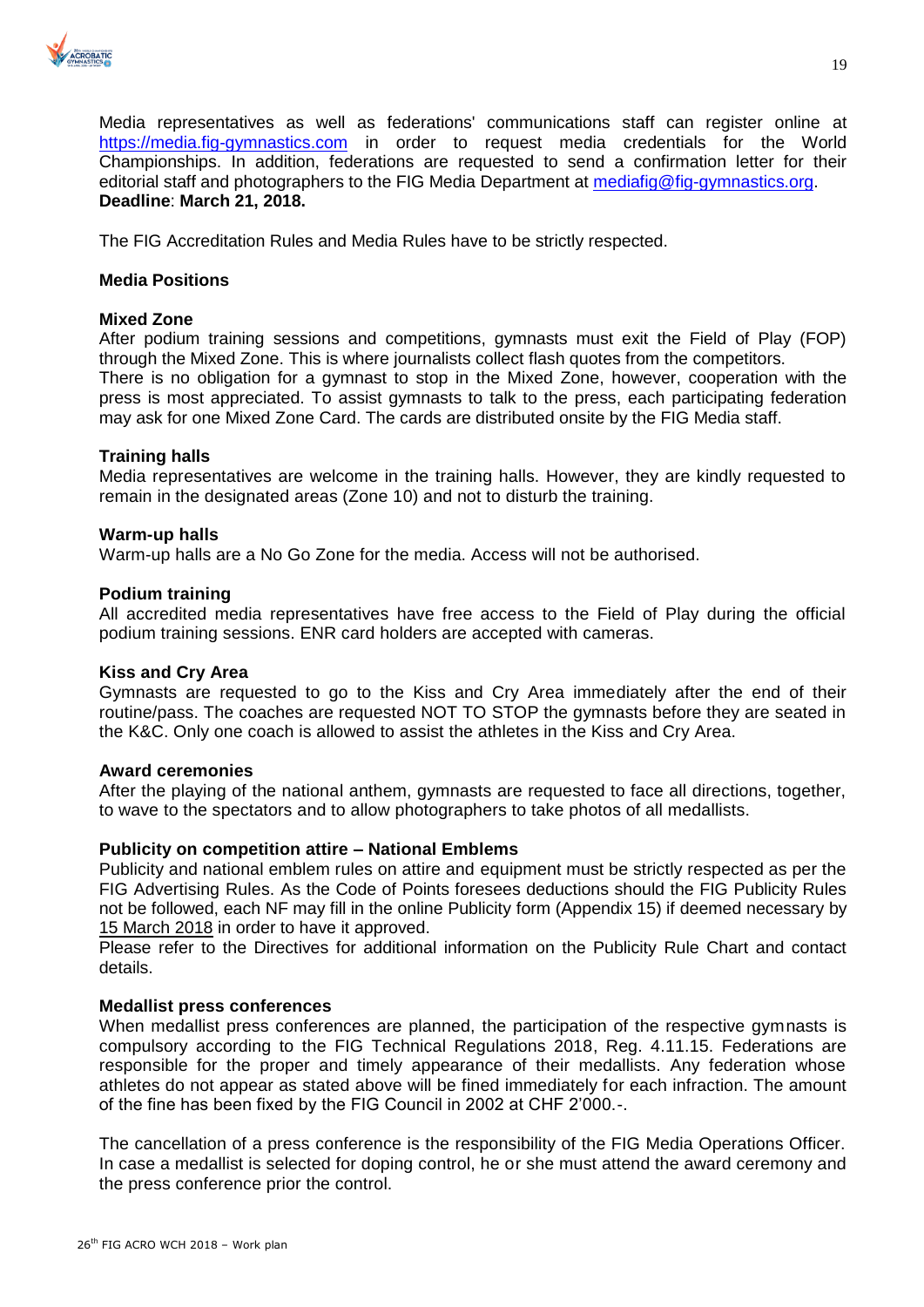

## **Athletes' images for improved sports presentation**

Please refer to our official communication from 2018.

#### **Television**

Live television production of the finals is guaranteed. Competitors are requested to strictly follow the instructions of the Local Organising Committee.

## **Cameras and video recording**

In order to protect television rights, personal video or TV cameras and recording in the competition hall including from the spectators' and delegation seating is permitted solely for personal, private, non-commercial and non-promotional purposes, with the exclusion of licensing, broadcasting and / or publishing any such video and / or sound recordings including on social media and the internet.

The only exceptions are the host broadcaster, rights holders and IRCOS cameras.

All exercises will be recorded in high definition by digital video cameras (IRCOS). The official FIG IRCOS footage will be available for sale to all FIG member federations.

Photos without flash may be taken from the seats in the competition hall. In the training and warm-up halls, coaches may only take videos of their own gymnasts.

#### **23. TOURIST INFORMATION**

#### **Ticketing - presale**

Tickets for these World Championships can be ordered through the following link: [http://www.acrobatics2018.com/en/tickets.](http://www.acrobatics2018.com/en/tickets)

On WCH-competition days, tickets can be bought at the ticket booth in front of the Lotto Arena. (Please take into account that the prices will be higher here, due to extra administration costs)

#### **Currency**

The BEL currency is EURO

#### **POWER SUPPLY**

Most of the hotels in Antwerp have 220V electrical power.

The plugs are Type E.



**Weather in Antwerp in April** Average minimum 10˚C Average maximum 15˚C

#### **Time (GMT)**

During the event, Antwerp will be GMT + 1 Hr

#### **Low emission zone in Antwerp**

Since 1 February 2017, the entire city centre of Antwerp and part of Linkeroever are a Low Emission Zone (LEZ) to ensure that air in the city becomes even cleaner. The most polluting cars are no longer welcome in the city.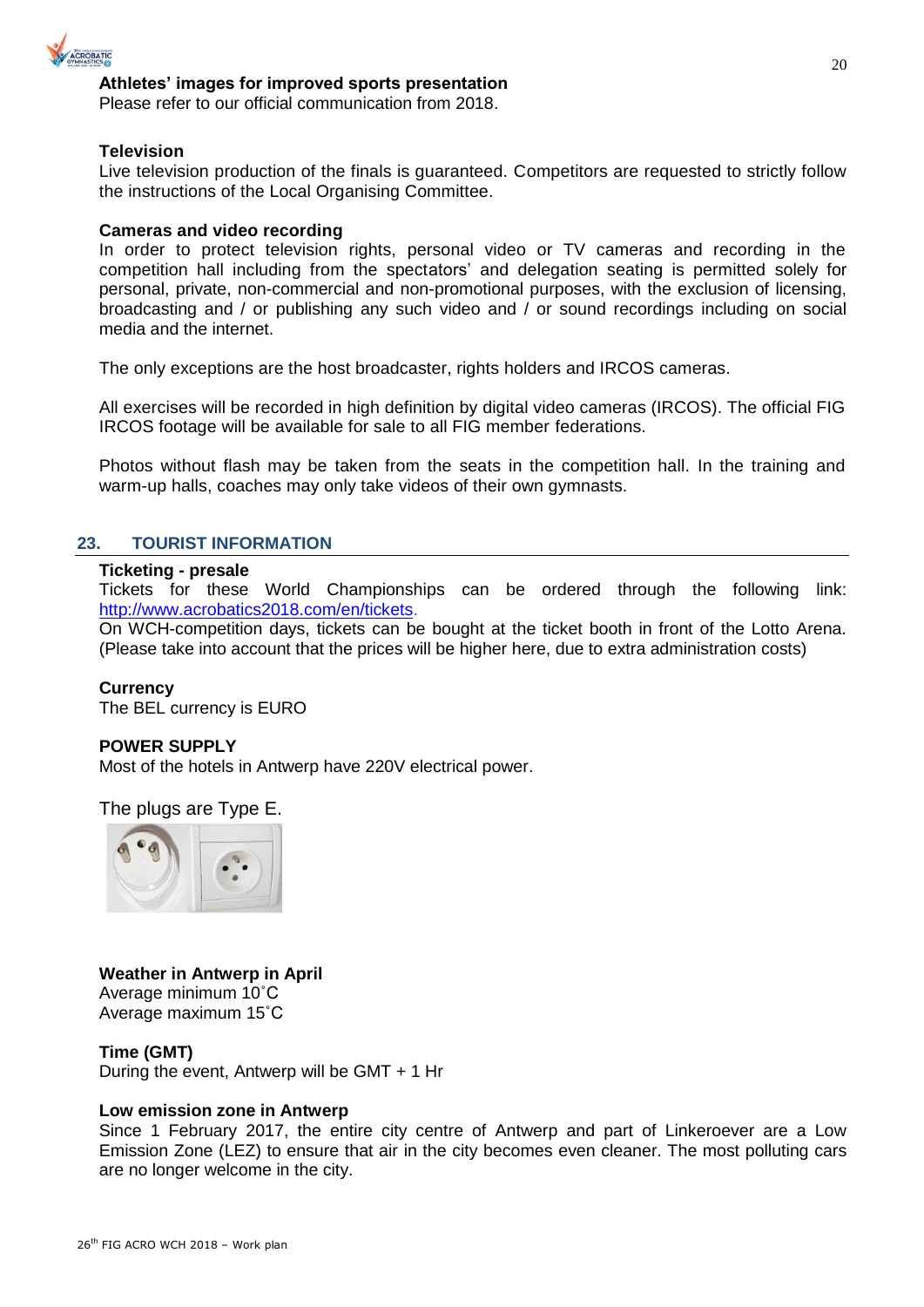

If you are planning to visit Antwerp by car, start by checking [here](https://lez.antwerpen.be/?Taal=EN) whether your vehicle may enter the low emission zone. If your vehicle may enter the city, but it doesn't have a Belgian or Dutch number plate, then you will need to register your car first.

Does your car not meet the conditions for admission to the LEZ? Do you still want to drive into the city centre? Then you can purchase a LEZ day pass up to eight times a year.

## **Attention: road works in Antwerp!**

*If you are planning to travel to Antwerp by car, please keep in mind that there will be road works on the Antwerp Ring Road (R1) from the 9th of April (evening) until the 16th of April. Because of these road works EXIT 2 (Deurne) will be closed during the World Championships. In order to reach the event venue, you will need to take EXIT 1 (Merksem) on the main Antwerp Ring Road.*

*The works on the Ring Road may cause traffic jams, so leave in time for the event! Want to know the smartest way to get to Antwerp? Check [this website!](https://www.slimnaarantwerpen.be/en/home)*